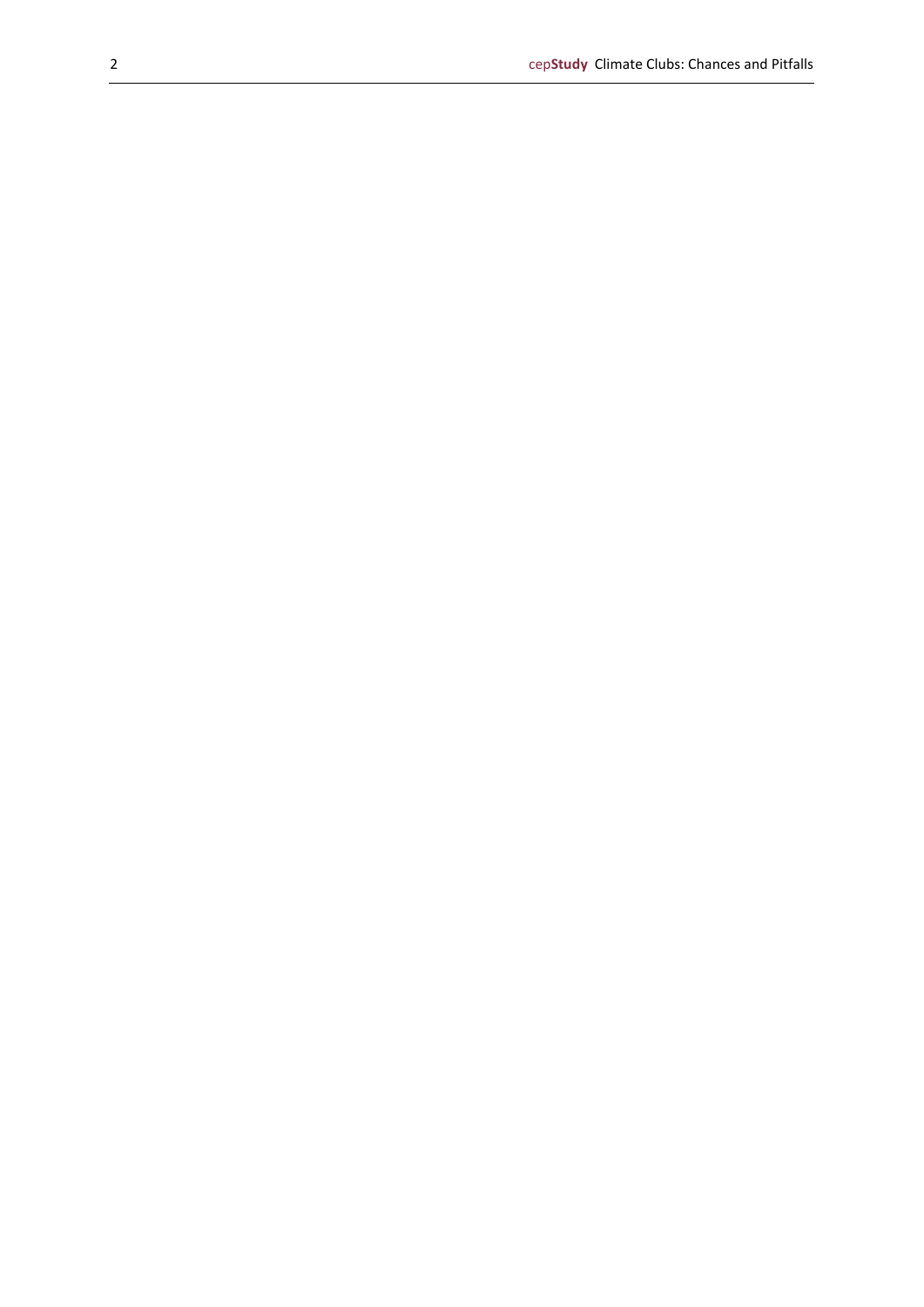# **Content**

| 1            |                                                                     |                                                                                         |  |  |  |  |  |
|--------------|---------------------------------------------------------------------|-----------------------------------------------------------------------------------------|--|--|--|--|--|
| $\mathbf{2}$ |                                                                     |                                                                                         |  |  |  |  |  |
|              | 2.1                                                                 | Tragedy of the Commons: Different Ambition Levels and Free Riding 8                     |  |  |  |  |  |
|              | 2.2                                                                 |                                                                                         |  |  |  |  |  |
| 3            | Deficient EU Response: Carbon Border Adjustment Mechanism (CBAM) 10 |                                                                                         |  |  |  |  |  |
|              | 3.1                                                                 |                                                                                         |  |  |  |  |  |
|              | 3.2                                                                 |                                                                                         |  |  |  |  |  |
| 4            |                                                                     |                                                                                         |  |  |  |  |  |
| 5            |                                                                     |                                                                                         |  |  |  |  |  |
|              | 5.1                                                                 |                                                                                         |  |  |  |  |  |
|              | 5.2                                                                 | Alternative Models of Climate Clubs Based on Carbon Border Adjustment (CBA) 13          |  |  |  |  |  |
|              |                                                                     | CBA + Potentially Punitive Tariffs: Climate Club Model by the BMWi-Beirat  14<br>5.2.1  |  |  |  |  |  |
|              |                                                                     | 5.2.2<br>CBA + Trade Facilitation: The Trade Climate Club Model by IW  14               |  |  |  |  |  |
|              |                                                                     | CBA + Sectoral Uniform Carbon Pricing: The Sector Climate Club Model by IW  15<br>5.2.3 |  |  |  |  |  |
|              | 5.3                                                                 | Diplomatic Initiative: Key-Issues Paper of the German Government  15                    |  |  |  |  |  |
| 6            |                                                                     |                                                                                         |  |  |  |  |  |
|              | 6.1                                                                 |                                                                                         |  |  |  |  |  |
|              | 6.2                                                                 |                                                                                         |  |  |  |  |  |
|              | 6.3                                                                 |                                                                                         |  |  |  |  |  |
|              |                                                                     | Carbon Leakage Into Non-Club-Members ("External Carbon Leakage")  18<br>6.3.1           |  |  |  |  |  |
|              |                                                                     | Carbon Leakage Towards Club-Members ("Internal Carbon Leakage") 19<br>6.3.2             |  |  |  |  |  |
|              | 6.4                                                                 |                                                                                         |  |  |  |  |  |
|              | 6.5                                                                 |                                                                                         |  |  |  |  |  |
| 7            |                                                                     |                                                                                         |  |  |  |  |  |
|              | 7.1                                                                 | Recommended Club Design: A "Carbon Leakage-Proof" Climate Club 22                       |  |  |  |  |  |
|              | 7.2                                                                 |                                                                                         |  |  |  |  |  |
| 8            |                                                                     |                                                                                         |  |  |  |  |  |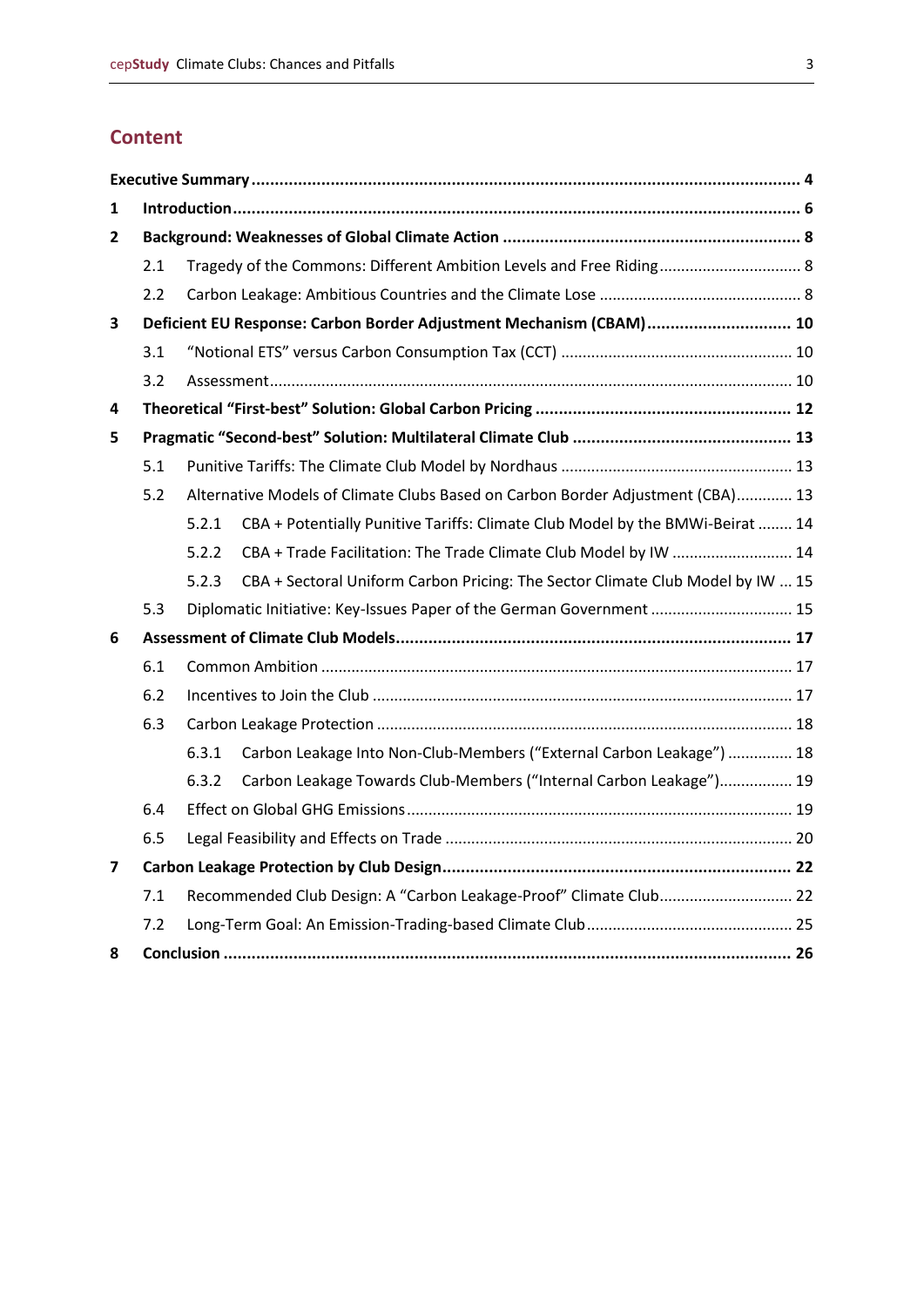# <span id="page-3-0"></span>**Executive Summary**

#### **Context**

- In view of the targets of the UN Paris Climate Agreement to limit global warming to "well below 2°C" and, if possible, 1.5°C compared to pre-industrial levels, the UN Climate Conference in Glasgow in November 2021 undertook first steps towards the creation of an international "climate club" (CC).
- A CC shall overcome the weaknesses of current global climate action and go beyond the EU's unilateral implementation of a carbon border adjustment mechanism (CBAM) that has caused adverse reactions from trade partners.

#### **Weaknesses of Global Climate Action**

- ▶ The EU's strict climate provisions particularly the increasing costs for allowances pursuant to the EU Emissions Trading System (EU-ETS) –lead to significant disadvantages for EU producers in international competition, with respect to both imports on EU markets and exports to non-EU markets.
- These competitive disadvantages can shift production to countries with less stringent climate policies. The consequence would be a loss of value creation and jobs in the EU as well as higher emissions globally, as production outside the EU is mostly subject to less stringent requirements ("carbon leakage").

#### **Deficient EU Response: Carbon Border Adjustment Mechanism (CBAM)**

- $\triangleright$  Currently, EU producers at risk of carbon leakage are allocated a portion of allowances free of charge proportional to historical production levels and a product specific benchmark based on the 10% most efficient installations. Given rapidly rising allowance prices carbon leakage protection is incomplete.
- ▶ Therefore, the EU Commission has proposed the unilateral implementation of a "carbon border adjustment mechanism" (CBAM) in the form of a "notional ETS". It shall gradually replace the free allocation of EU-ETS allowances which are to be phased-out. A notional carbon price that mirrors the EU-ETS allowance price shall be levied on imports in order to create a level playing field in the EU internal market. However, no compensation for the phasing-out of free allowances is envisaged for EU exports. Hence, EU export companies would face an increased competitive disadvantage in world markets.
- Because of its limited scope, a unilaterally introduced CBAM for the EU can only make a limited contribution to achieving global emissions reductions. It is detrimental to climate protection, since it weakens the willingness of countries to cooperate, and bears considerable risks of international trade conflicts. Hence, instead of a unilateral introduction of a CBAM, the EU should strive for multilateral cooperative solutions that foster higher global abatement efforts and the prevention of carbon leakage.
- An alternative to CBAM is a carbon consumption tax (CCT) on carbon emissions embedded in consumer goods. Complementing the free allocation of allowances, it would apply to both imported and domestically produced products that are consumed in the EU. A CCT can be designed as an indirect tax like excises duties or VAT. This option would provide carbon leakage protection also in world markets.

#### **Pragmatic "Second-best" Solution: Multilateral Climate Club**

- A global ETS as the first best solution or a global carbon tax are unrealistic for the time being. A pragmatic interim solution could be multilateral cooperation of "willing" countries within a CC. These countries, the club members, would raise their "Nationally Determined Contribution" (NDC) pursuant to the Paris Agreement to levels better in line with the Paris climate targets.
- The rationale of a CC is to reciprocally reduce the carbon leakage risk among its members, including the loss of protection for EU exporters and the risk of international trade conflicts in the case of CBAM.
- An effective and efficient CC could be formed by linking countries by an ETS. It would reduce GHG emissions and prevent carbon leakage. Unfortunately, it is not feasible in the short-term as it would requires the establishment of emission trading systems in all participating countries.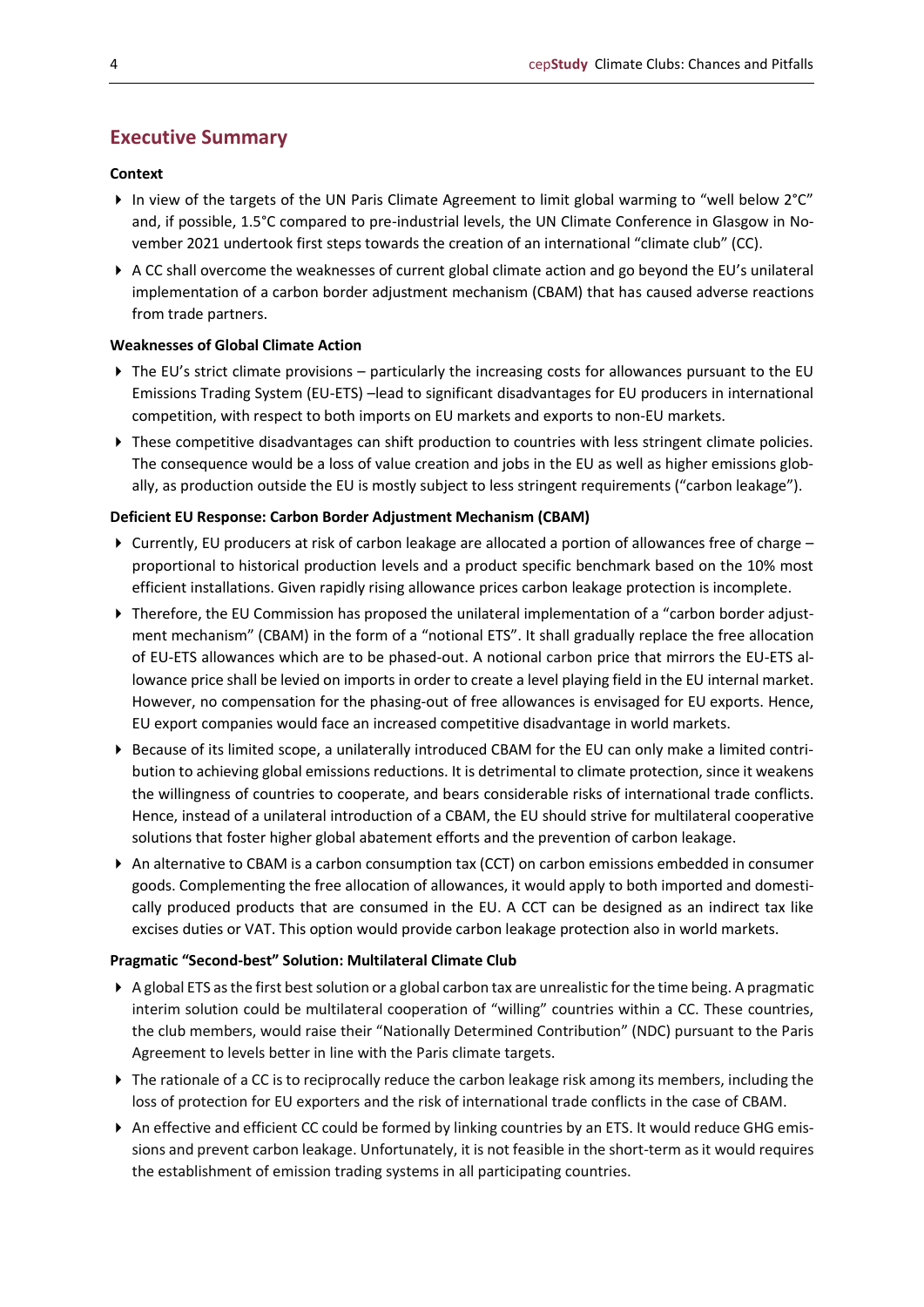▶ The CC proposals currently discussed have serious flaws. Especially, most of them do not address the fact that the EU-ETS allowance price is set by market forces and therefore can vary significantly over time and rise above the minimum price constitutive for a CC. Thus, the competitive disadvantage resulting from higher carbon costs for EU industry compared to other club members is overlooked.

#### **Recommendation: "Carbon leakage-proof" Climate Club (CLP-CC)**

 The CLP-CC eliminates climate-related competitive distortions both within the CC and vis-à-vis nonmembers that work regardless of whether CC members have introduced an ETS or not. It reduces emissions globally and prevents carbon leakage between CC countries. Finally, it sets incentives for non-CC countries to join because they no longer gain competitive advantages in CC markets by foregoing climate protection.

#### Elimination of climate-related competitive distortions within the CC:

- ▶ The CC agrees on a minimum price for sectors at risk of carbon leakage which all CC members commit to, regardless of whether they have introduced an ETS or not. It is up to the CC members how they guarantee the minimum price.
- Members that have not introduced an ETS can, e.g., introduce a carbon tax or set shadow prices, as is currently being considered in the US.
- $\blacktriangleright$  Members that have introduced an ETS, like the EU, take two measures in parallel:
	- o They allocate the required ETS allowances to their domestic companies in sectors at risk of carbon leakage free of charge. This means extending the free allocation beyond the current level. Consequently, these companies do not incur any climate protection costs through the ETS, regardless of whether they produce for the domestic market, for markets in other CC countries or for the rest of the world.
	- $\circ$  They levy a "climate tax" (CT) in the amount of the minimum price. The CT is charged to all producers in sectors at risk of carbon leakage to the extent that they produce for the domestic market or export to other CC countries. Only exports to non-CC countries are exempt from the CT (cf. below).
- Consequently, these enterprises have emission costs only in the amount of the minimum price. All companies in sectors at risk of carbon leakage have the same climate protection costs in CC markets.

#### Protection against climate-related competitive distortions vis-à-vis third countries

- The minimum price leads to climate protection-related competitive disadvantages vis-à-vis competitors from non-CC countries that have introduced less stringent climate protection regulations or none at all. This applies both to the markets of the CC (import competition) and to non-CC markets.
- Members that have not introduced an ETS,
	- $\circ$  can compensate for the competitive disadvantage on their domestic markets by applying a CO<sub>2</sub> border adjustment (CBA) on imports;
	- o can prevent competitive disadvantage in non-CC markets by not applying their climate protection regulations to exports or by granting export rebates according to rules agreed upon in the CC.
- Members that have introduced an ETS like the EU,
	- $\circ$  can compensate for the competitive disadvantage on their domestic markets by levying the CT also on imports from non-CC countries;
	- o suffer no competitive disadvantage on non-CC markets, because ETS allowances are allocated for free and exports to non-CC countries are exempted from the CT.
- ▶ To increase the incentives to join the CC, additional benefits of club membership can be added by trade-facilitating policies. This solution can be implemented in the short term and could protect the more ambitious countries like the EU from carbon leakage.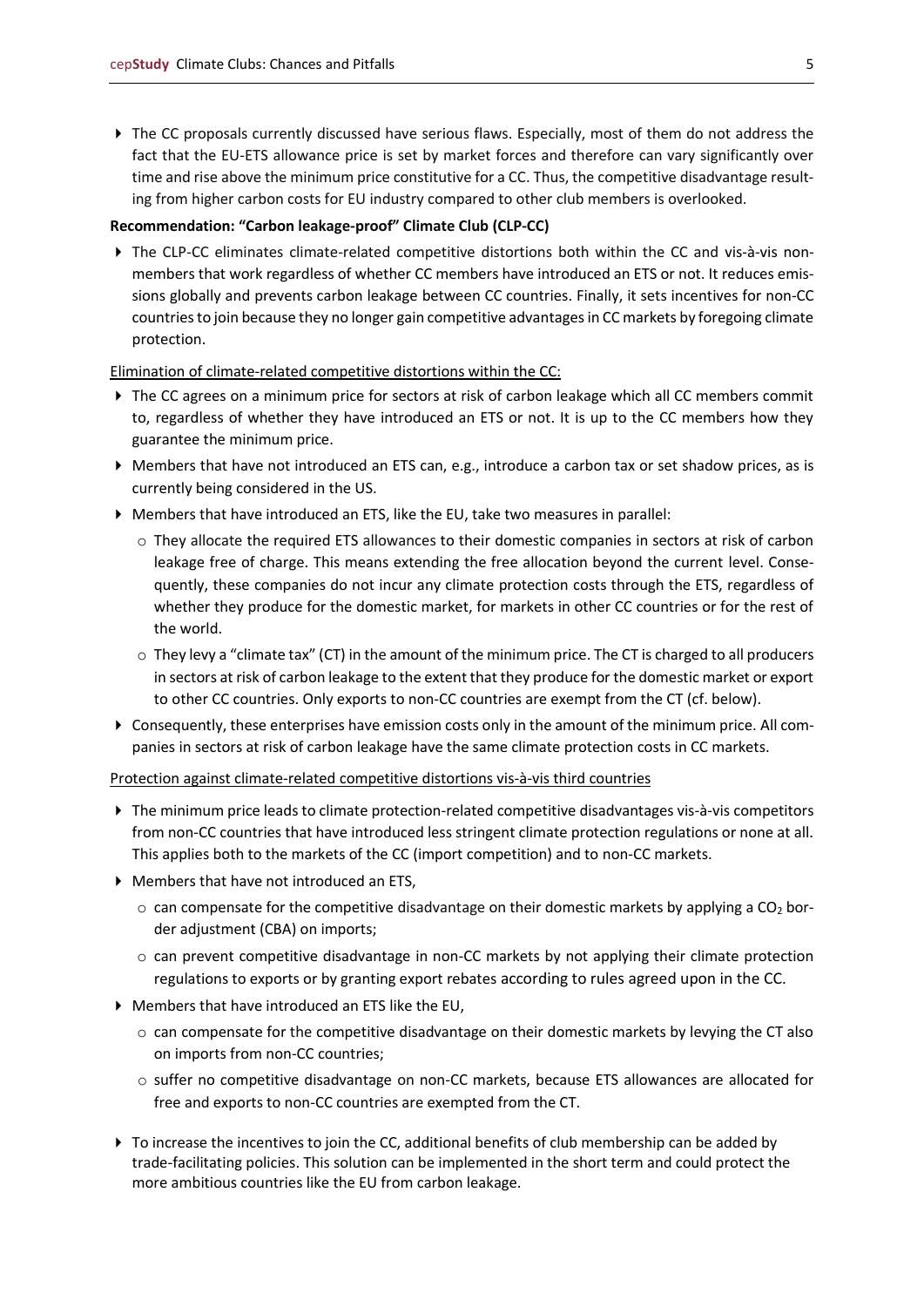## <span id="page-5-0"></span>**1 Introduction**

In view of the targets of the UN Paris Climate Agreement<sup>1</sup> to limit global warming to "well below 2°C" and, if possible, 1.5°C compared to pre-industrial levels ("Paris climate targets"), the EU has increased its efforts to reduce emissions of greenhouse gases (GHG) like  $CO<sub>2</sub>$  ("decarbonisation"). In the run-up to the UN Climate Conference in Glasgow in November 2021 (COP 26) the EU tightened its climate targets for achieving "climate neutrality" by 2050 and reducing GHG emissions by 55% compared to 1990 levels by 2030.<sup>2</sup> In order to adapt the entire EU climate and energy policy in this respect, the EU Commission published the "Fit for 55" package of legislative proposals in July 2021.<sup>3</sup> However, ambitious climate policies pursued only by a limited number of countries, such as the EU Member States, will not succeed in reducing global emissions to the level considered necessary. Furthermore, since other countries profit from such abatement efforts, they have no incentive to enact comparable measures themselves. On the contrary, "free riders" gain a competitive advantage in the international trade in carbon-intensive goods at least in the short term.

The immense obstacles to global climate action by all countries have, once again, become apparent at COP26. However, to gradually overcome this fundamental deadlock and create a level playing field between countries regarding the costs of climate policies, e.g. resulting from putting a price on GHG emissions ("carbon pricing"), efforts are intensifying to foster international cooperation at least at bilateral and multilateral level. For example, in October 2021 the European Commission announced its intention to organise an international meeting in 2022 dedicated to "building a coalition of trade ministers across the globe who want to take action" to promote trade in climate-friendly goods and services.<sup>4</sup> The G7 Finance Ministers agreed "to coordinate efforts on the pricing of carbon to mitigate emissions, and to explore international solutions to prevent carbon leakage."<sup>5</sup> Furthermore, the Director-General of the World Trade Organisation (WTO) proposed that the WTO, the International Monetary Fund, the World Bank and the OECD jointly develop a common methodology for a global carbon price. <sup>6</sup> At COP26, the German Chancellor Angela Merkel made a "clear plea for carbon pricing" which "must be developed together with many other countries worldwide".<sup>7</sup> Furthermore, the EU and the US announced their intention to negotiate a new arrangement to discourage trade in high-carbon steel and aluminum which will be open to any interested country to join.<sup>8</sup> This "Global Sustainable Steel Arrangement" aims (1) to reduce GHG emissions from steel and aluminum production in the participating countries and (2) to eliminate "global market distortions" by creating a level playing field with other countries regarding abatement costs.

<sup>1</sup> UNFCCC, [Paris Agreement of 12](https://unfccc.int/sites/default/files/english_paris_agreement.pdf) December 2015, Art. 2 (1) (a) [all links last accessed on 09 November 2021].

<sup>&</sup>lt;sup>2</sup> UNFCCC[, Update of the Nationally Determined Contribution of the European Union and its Member States of 17](https://www4.unfccc.int/sites/ndcstaging/PublishedDocuments/European%20Union%20First/EU_NDC_Submission_December%202020.pdf) December [2020;](https://www4.unfccc.int/sites/ndcstaging/PublishedDocuments/European%20Union%20First/EU_NDC_Submission_December%202020.pdf) Regulation (EU) 2021/1119 of 30 June 2021 establishing the framework for achieving climate neutrality ('European Climate Law'), Art. 2 (1) and Art. 4 (1).

<sup>&</sup>lt;sup>3</sup> EU Commission (2021), Communication COM(2020) 550 of 14 July 2021, 'Fit for 55': delivering the EU'[s 2030 Climate Tar](https://eur-lex.europa.eu/legal-content/EN/TXT/PDF/?uri=CELEX:52021DC0550&from=EN)[get on the way to climate neutrality.](https://eur-lex.europa.eu/legal-content/EN/TXT/PDF/?uri=CELEX:52021DC0550&from=EN)

<sup>4</sup> EU Commission (2021), [Speech by Executive Vice-President Dombrovskis at the EU](https://ec.europa.eu/commission/commissioners/2019-2024/dombrovskis/announcements/speech-executive-vice-president-dombrovskis-eu-sustainable-investment-summit_en) Sustainable Investment Summit; Euractiv of 8 October 2021, [Brussels seeks 'international coalition' on trade in green goods](https://www.euractiv.com/section/energy-environment/news/brussels-seeks-international-coalition-on-trade-in-green-goods/?utm_source=CP+Daily&utm_campaign=c7e7a51e67-CPdaily08102021&utm_medium=email&utm_term=0_a9d8834f72-c7e7a51e67-110292129).

<sup>&</sup>lt;sup>5</sup> UK Government (2021), G7 [Finance Ministers agree to work together to address global supply chain pressure.](https://www.gov.uk/government/news/g7-finance-ministers-agree-to-work-together-to-address-global-supply-chain-pressures) For a detailed discussion of "carbon leakage" see section 2.2.

<sup>&</sup>lt;sup>6</sup> Financial Times of 14 October 2021[, Ngozi Okonjo-Iweala: Adopting a global carbon price is essential;](https://www.ft.com/content/b0bcc93c-c6d6-475e-bf32-0d10f71ef393) The Independent of 19 October[, Create global price for carbon, WTO boss urges international leaders.](https://www.independent.co.uk/business/create-global-price-for-carbon-wto-boss-urges-international-leaders-b1941029.html)

<sup>7</sup> Bundeskanzleramt (2021), Speech of Chancellor Angela Merkel of 1 [November 2021 at the World Leaders Summit of](https://www.bundeskanzlerin.de/bkin-de/aktuelles/rede-von-bundeskanzlerin-merkel-zum-world-leaders-summit-der-26-konferenz-der-unfccc-vertragsparteien-cop26-am-1-november-2021-in-glasgow-1974332)  [COP26 in Glasgow.](https://www.bundeskanzlerin.de/bkin-de/aktuelles/rede-von-bundeskanzlerin-merkel-zum-world-leaders-summit-der-26-konferenz-der-unfccc-vertragsparteien-cop26-am-1-november-2021-in-glasgow-1974332)

<sup>8</sup> White House (2021), Joint US-EU Statement of 31 October [2021 on Trade in Steel and Aluminum;](https://www.whitehouse.gov/briefing-room/statements-releases/2021/10/31/joint-us-eu-statement-on-trade-in-steel-and-aluminum/) [Remarks by President](https://www.whitehouse.gov/briefing-room/speeches-remarks/2021/10/31/remarks-by-president-biden-and-european-commission-president-ursula-von-der-leyen-on-u-s-eu-agreement-on-steel-and-aluminum-trade/)  [Biden and European Commission President Ursula von der Leyen on U.S.-EU Agreement on Steel and Aluminum Trade.](https://www.whitehouse.gov/briefing-room/speeches-remarks/2021/10/31/remarks-by-president-biden-and-european-commission-president-ursula-von-der-leyen-on-u-s-eu-agreement-on-steel-and-aluminum-trade/)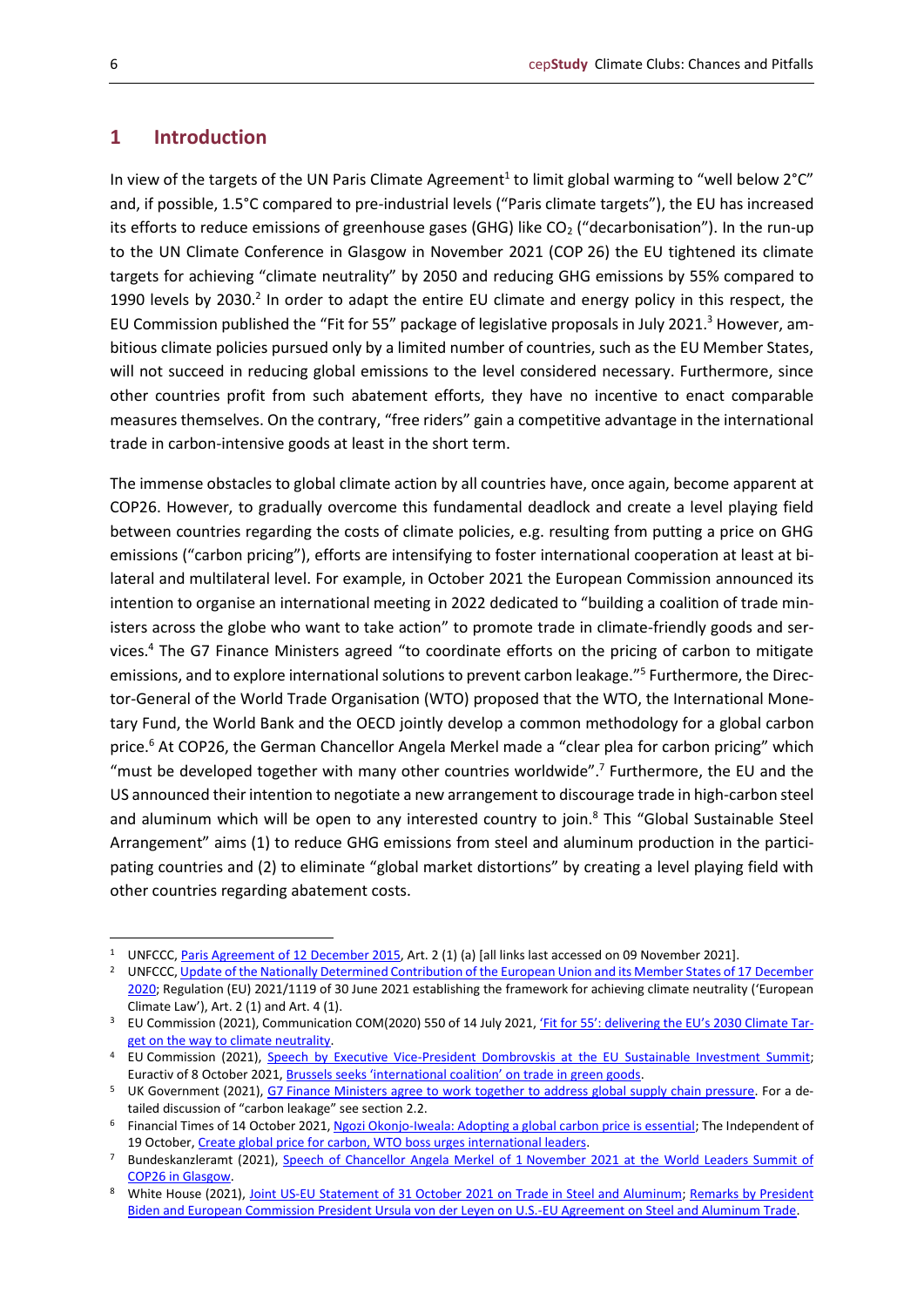The EU-US initiative can be seen as a first step towards the creation of an international "climate club".<sup>9</sup> As early as August 2021, the German Government adopted a "key-issues paper" advocating for the formation of a "climate club" between the EU and third countries such as the US, Japan and China and invited the EU Commission to provide institutional support.<sup>10</sup> In the run-up to COP26, the European Parliament called "on the Commission to engage with other major  $CO<sub>2</sub>$  emitters to create an international climate club of countries leading the way to climate neutrality." Core elements of such club should be the establishment of "common goals and standards for the reduction of GHG emissions", "comparable explicit and implicit  $CO<sub>2</sub>$  prices in energy and industrial sectors" and the "protection of countries that are willing to implement climate protection measures from the disadvantages of international competition."<sup>11</sup>

Given these multiple initiatives and intensifying discussions, this cep**Input** analyses the essential challenges of global climate action and various proposals for fostering international cooperation through "climate clubs". Section 2 explains the lack of effectiveness and efficiency of global climate action. In this context, section 3 assesses the EU Commission's proposal of July 2021 for a unilateral "carbon border adjustment mechanism" (CBAM) which aims at pricing carbon-intensive imports from countries with "lax" climate policies.<sup>12</sup> Section 4 outlines the  $-$  as yet only theoretical  $-$  first-best solution of a global carbon price under a worldwide emissions trading system (ETS). The main – more pragmatic – proposals for climate clubs currently being discussed are presented in section 5 and assessed in section 6. In view of the different shortcomings of these proposals<sup>13</sup>, section 7 presents two alternative designs for "carbon-leakage proof" climate clubs. Section 8 concludes with a brief summary.

<sup>&</sup>lt;sup>9</sup> Euractive of 1 November 2021, [EU and US slash tariffs, start cooperating on 'green steel'](https://www.euractiv.com/section/economy-jobs/news/eu-and-us-slash-tariffs-start-cooperating-on-green-steel/).

<sup>&</sup>lt;sup>10</sup> Bundesfinanzministerium (2021), Eckpunkte eines kooperativen und offenen Klimaclubs [German Government (2021), [Key-issues Paper: Initiative for a Multilateral Climate Club\]](https://www.bundesfinanzministerium.de/Content/EN/Pressemitteilungen/2021/20210825-german-government-wants-to-establish-an-international-climate-club.html).

<sup>11</sup> European Parliament (2021), Resolution of 21 October 2021 on the 2021 UN Climate Change Conference in Glasgow, UK [\(COP26\) \(2021/2667\(RSP\)\),](https://www.europarl.europa.eu/doceo/document/TA-9-2021-0437_EN.html) No. 20.

 $12$  EU Commission (2021), Proposal COM(2021) 564 of 14 July 2021 for a Regulation establishing a carbon border adjustment mechanism [CBAM Proposal COM(2021) 564]; see also Jousseaume, M. / Menner, M. / Reichert, G. (2021), CBAM: Damaging to Climate Protection and EU Export Industries [cep**[Study](https://www.cep.eu/en/eu-topics/details/cep/cbam-damaging-to-climate-protection-and-eu-export-industries-cepstudy.html)** (2021), CBAM].

<sup>&</sup>lt;sup>13</sup> These shortcomings are widely overseen and not publicly discussed by proponents of a climate club. See as recent example the latest Annual Report of the German Council of Economic Experts: Sachverständigenrat (2021), Jahresgutachten [2021/2022.](https://www.sachverstaendigenrat-wirtschaft.de/jahresgutachten-2021.html?returnUrl=%2Findex.html&cHash=802bf8bd4b2c5f20a663f2407a0cea48)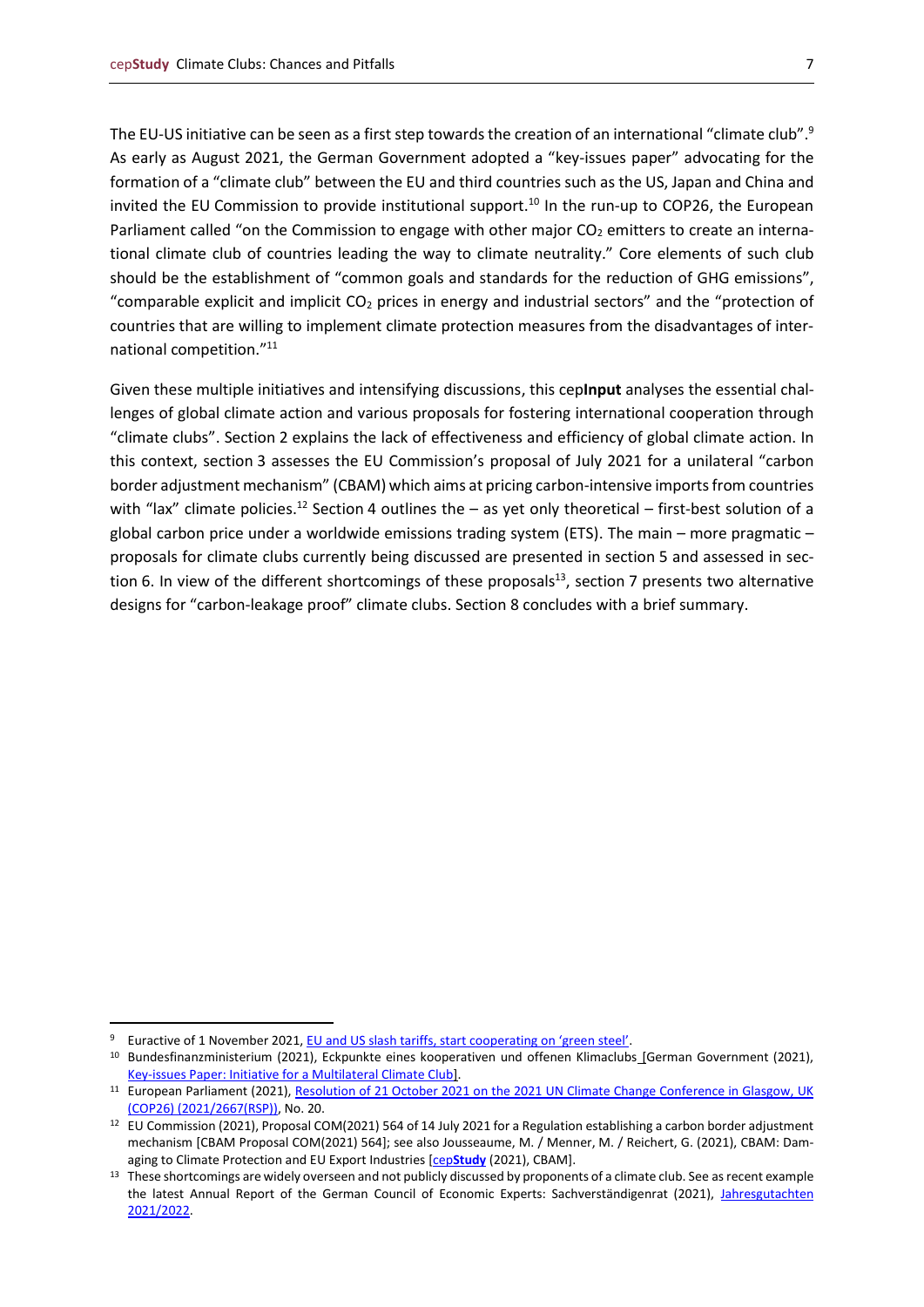# <span id="page-7-0"></span>**2 Background: Weaknesses of Global Climate Action**

# <span id="page-7-1"></span>**2.1 Tragedy of the Commons: Different Ambition Levels and Free Riding**

Given that the global carbon budget compatible with the Paris climate goals is a non-excludable common good, countries have an incentive to rely on the GHG emissions reductions of others without implementing comparable abatement measures themselves ("tragedy of the commons"):<sup>14</sup> A country's GHG abatement effort – or "Nationally Determined Contribution" (NDC) pursuant to the Paris Agreement – benefits all countries, whether they abate or not, but costs accrue only to the abating country. Thus, at least in the short term it pays off to act as a "free rider" by keeping one's own NDC as low as possible. This is the case even if in the long- term cooperation would lead to a more effective and efficient reduction of GHG emissions to the benefit of all countries. The free-rider problem is revealed particularly by the fact that on a global scale the pricing of GHG emissions diverges significantly.<sup>15</sup>

Consequently, emissions are primarily reduced in countries with stringent climate policies and high carbon prices, rather than where emissions can be avoided as effectively and cheaply as possible. As a result, global efforts for GHG mitigation are neither as effective nor as efficient as they could be. It is unsurprising therefore that current NDCs do not add up to the total amount of GHG reductions climate which scientists consider necessary to meet the Paris climate targets.<sup>16</sup>

## <span id="page-7-2"></span>**2.2 Carbon Leakage: Ambitious Countries and the Climate Lose**

Non-uniform carbon pricing worldwide increases the risk that carbon-intensive production is transferred, from countries with high carbon prices to third countries with less ambitious climate policies, in general, and with no or low carbon prices, in particular ("carbon leakage"). For example, the EU's strict climate provisions – particularly the increasing costs for allowances pursuant to the EU Emissions Trading System (EU-ETS) – lead to significant disadvantages for EU producers in international competition. This applies to domestic producers that face competition from imports on EU markets and to exporters on non-EU markets.

Consequently, EU products that bear carbon costs are substituted by cheaper imports which "embed" more GHG emissions caused during their manufacture. Furthermore, EU exports lose market share on the world market. As a result, carbon leakage has a negative impact on growth and employment in the EU and also undermines its abatement efforts as it increases global GHG emissions.<sup>17</sup>

"Direct carbon leakage" takes place when EU industries lose market share to competitors from third countries, either in the EU market through higher imports into the EU or in the world market when EU exports are replaced by more carbon-intensive non-EU products. "Indirect carbon leakage" occurs when reduced demand in the EU for fossil fuels lowers their price, leading to an increased use of fossil fuels in countries with less ambitious climate policies.<sup>18</sup>

<sup>14</sup> Nordhaus, W. (2015), [Climate Clubs: Overcoming Free-riding in International Climate Policy,](https://pubs.aeaweb.org/doi/pdf/10.1257/aer.15000001) American Economic Review 105 (4), pp. 1339–1370 [Nordhaus, W. (2015)].

<sup>&</sup>lt;sup>15</sup> Taxes on carbon emissions vary from less than 1 USD per tonne in the Ukraine to 137 USD in Sweden, allowance prices in ETSs vary from 1 USD per tonne in Kazakhstan and Shenzhen (China) to 50 USD in the EU-ETS by 1 April 2021, see World Bank (2021)[, State and Trends of Carbon Pricing 2021,](https://openknowledge.worldbank.org/handle/10986/35620) p. 29 et seq.

<sup>16</sup> UNFCCC (2021)[, NDC Synthesis Report of 17](https://unfccc.int/process-and-meetings/the-paris-agreement/nationally-determined-contributions-ndcs/nationally-determined-contributions-ndcs/ndc-synthesis-report) September 2021, p. 5 et seq., No. 10-15.

<sup>17</sup> See Bonn, M. / Reichert, G (2018), Climate Protection by way of the EU ETS, cep**Input** [03/2018,](https://www.cep.eu/en/eu-topics/details/cep/climate-protection-by-way-of-the-eu-ets.html) section 2.4.

<sup>18</sup> Wissenschaftlicher Beirat (2021), Study.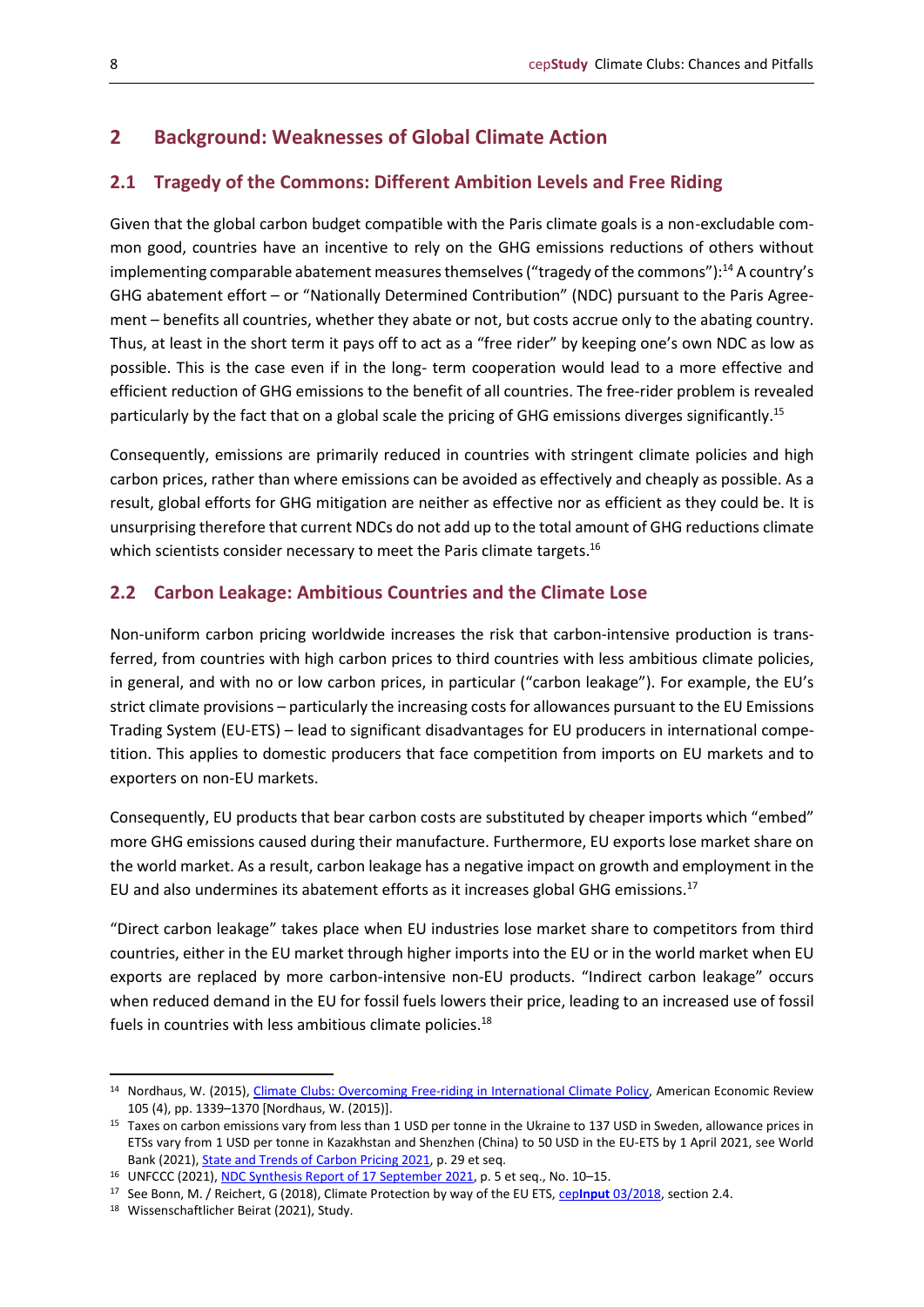Currently, the EU provides for two different instruments to reduce the risk of carbon leakage:

- (1) Within the EU-ETS for carbon-intensive industries and energy producers, installations at risk of carbon leakage receive a portion of allowances free of charge.<sup>19</sup> The number of free allowances is proportional to historical production levels and a product specific benchmark based on the 10% most efficient installations.<sup>20</sup>
- (2) With respect to electricity prices increased by the EU-ETS, Member States can pay energyintensive companies a – partial and gradually decreasing – "electricity price compensation".<sup>21</sup>

However, there is the proposal to tighten the benchmarks and to reduce the free allocation by 25% if an installation, that is obliged to carry out an energy audit, fails to reduce GHG emissions as much as is recommended by the audit.<sup>22</sup> For most firms only a part of the allowances which they need are allocated free of charge. Given rapidly rising allowance prices, $^{23}$  carbon leakage protection is currently incomplete. .

<sup>19</sup> EU-ETS Directive [2003/87/EC], Art. 10a; see Bonn, M. / Reichert, G. (2018), Climate Protection By Way of the EU-ETS, cep**Input** [03/2018,](https://www.cep.eu/en/eu-topics/details/cep/climate-protection-by-way-of-the-eu-ets.html) section 2.4.

<sup>20</sup> EU-ETS Directive [2003/87/EC], Art. 10a (6); see cep**Input** [03/2018,](https://www.cep.eu/en/eu-topics/details/cep/climate-protection-by-way-of-the-eu-ets.html) section 2.5.

<sup>21</sup> EU-ETS Directive [2003/87/EC], Art. 10a (6) ; see cep**Input** [03/2018,](https://www.cep.eu/en/eu-topics/details/cep/climate-protection-by-way-of-the-eu-ets.html) section 2.5.5; Bonn, M. / Reichert, G. / Voßwinkel, J. (2019), Reform der Strompreiskompensation, cep**[Studie](https://www.cep.eu/eu-themen/details/cep/reform-der-strompreiskompensation.html)**.

<sup>&</sup>lt;sup>22</sup> EU Commission (2021), Proposal COM(2021) 551 of 14 July 2021 for a Directive amending EU-ETS Directive 2003/87/EC, Art. 1 No. 12 lit. a in conjunction with Energy-Efficiency-Directive [2012/27/EU], Art. 8(4).

<sup>23</sup> Ember[, Carbon Price Viewer.](https://ember-climate.org/data/carbon-price-viewer/)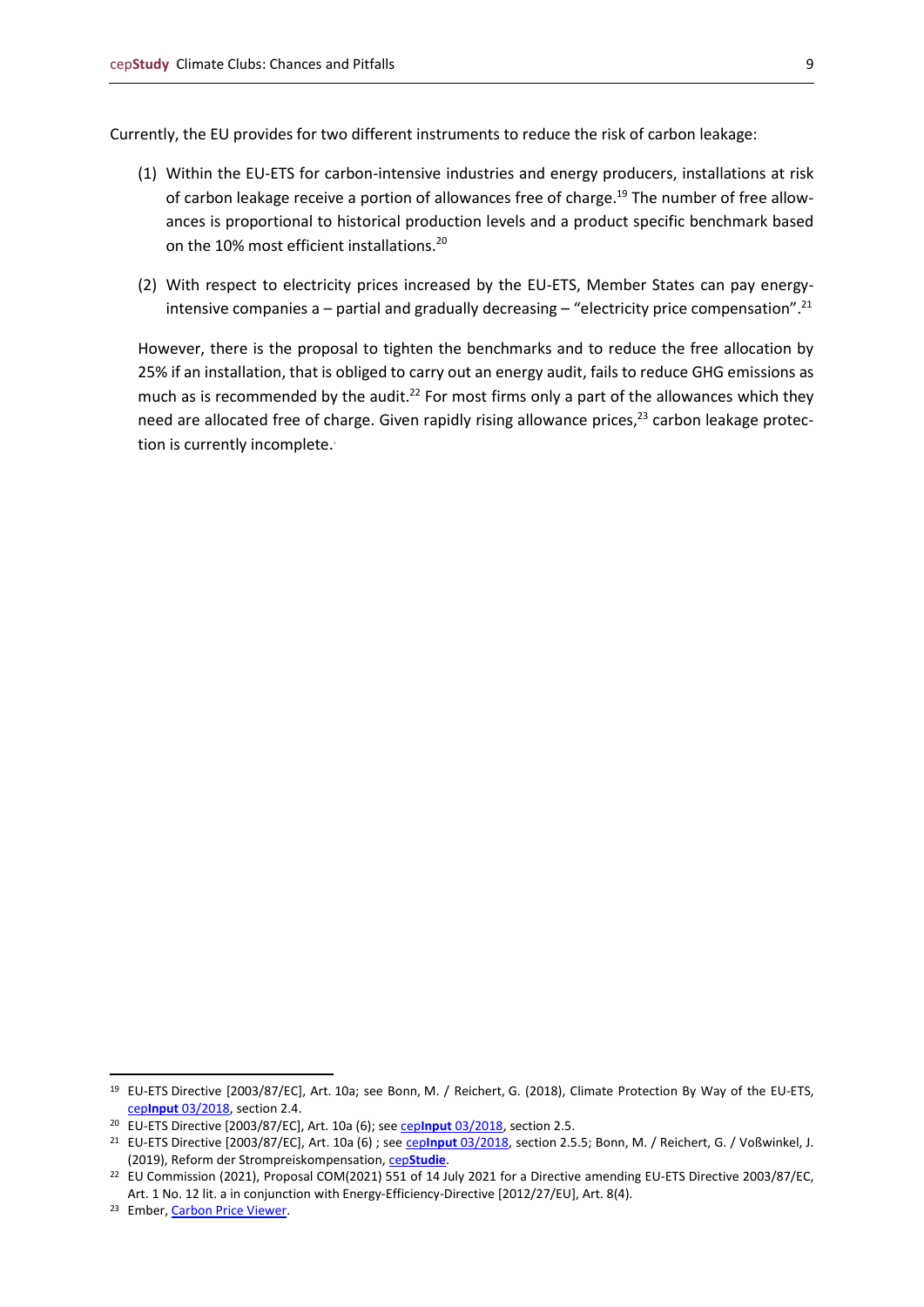# <span id="page-9-0"></span>**3 Deficient EU Response: Carbon Border Adjustment Mechanism (CBAM)**

# <span id="page-9-1"></span>**3.1 "Notional ETS" versus Carbon Consumption Tax (CCT)**

In response to the weaknesses of global climate action, the EU Commission has proposed the unilateral implementation of a "carbon border adjustment mechanism" (CBAM) gradually replacing the free allocation of EU-ETS allowances which are to be phased-out.<sup>24</sup> The Commission proposed a "notional ETS"; another option being discussed is a carbon consumption tax (CCT).<sup>25</sup> Below, we introduce these two main CBAM options and then go on to evaluate their ability to protect companies in countries forming a climate club against carbon leakage to third countries outside the club.

- With a **notional ETS** a carbon price mirroring the EU-ETS allowance price is applied to imports of certain products covered by the EU-ETS that are at high risk of carbon leakage – iron, steel, cement, fertiliser, aluminium, electricity – in order to create a level playing field in the EU internal market for competing EU products. However, no border adjustment, e.g. in the form of "export rebates", is envisaged for EU exports with which they would be relieved from the cost of EU-ETS allowances and put on an equal footing in world markets with products from third countries.
- A **carbon consumption tax (CCT)** would be a domestic tax based on the embedded carbon emissions and applied to products consumed in the EU – regardless of whether they were imported or produced domestically. All EU-ETS allowances needed by companies at risk of carbon leakage are allocated to them free of charge up to a benchmark<sup>26</sup>, which would enable fair competition in the EU market and allow carbon costs to be passed on to consumers ("pass-through"). A CCT could be designed as an indirect tax like excise duties or VAT. Since by its nature such a tax would not apply to EU exports, the free allocation of allowances would also provide carbon leakage protection in world markets.

#### <span id="page-9-2"></span>**3.2 Assessment**

A CBAM could only make a limited contribution to achieving worldwide emissions reductions, as it does not address one of the main sources of carbon leakage, i.e. indirect carbon leakage.<sup>27</sup> Therefore, the French *Conseil d'analyse économique* (Council of Economic Analysis, CAE) favours "climate clubs"<sup>28</sup> over CBAMs which are deemed "too complex and carrying real risks of commercial retaliation" by third countries. <sup>29</sup> The German *Wissenschaftliche Beirat beim BMWi* (Scientific Council to the Ministry for Economics, BMWi-Beirat) also argues that a unilateral introduction of a CBAM would be detrimental

<sup>&</sup>lt;sup>24</sup> CBAM Proposal COM(2021) 564] in conjunction with COM(2021) 551, new Art. 10a (1a).

<sup>&</sup>lt;sup>25</sup> For an in-depth analysis see cep**[Study](https://www.cep.eu/en/eu-topics/details/cep/cbam-damaging-to-climate-protection-and-eu-export-industries-cepstudy.html)** (2021), CBAM, particularly sections 3.2.1.3, 3.2.1.4 and 6.

<sup>&</sup>lt;sup>26</sup> See Neuhoff, K. et al. (2016), [Ergänzung des Emissionshandels: Anreize für einen klimafreundlicheren Verbrauch emissi](https://www.diw.de/de/diw_01.c.537883.de/publikationen/wochenberichte/2016_27_1/ergaenzung_des_emissionshandels__anreize_fuer_einen_klimafreundlicheren_verbrauch_emissionsintensiver_grundstoffe.html)[onsintensiver Grundstoffe,](https://www.diw.de/de/diw_01.c.537883.de/publikationen/wochenberichte/2016_27_1/ergaenzung_des_emissionshandels__anreize_fuer_einen_klimafreundlicheren_verbrauch_emissionsintensiver_grundstoffe.html) DIW Wochenbericht Nr. 27/2016 of 6 Juli 2016 [Neuhoff, K. et al. (2016)]; Pollit, H. / Neuhoff, K. / Lin, X. (2019), [The impact of implementing a consumption charge on carbon-intensive materials in Europe,](https://www.tandfonline.com/doi/full/10.1080/14693062.2019.1605969) Climate Policy, Vol. 20, Supplement 1; Ismer, R. / Neuhoff, K. / Pirlot, A. (2020)[, Border Carbon Adjustments and Alternative Measures for](https://www.diw.de/de/diw_01.c.743700.de/publikationen/diskussionspapiere/2020_1855/border_carbon_adjustments_and_alternative_measures_for_the_eu_ets__an_evaluation.html)  [the EU ETS: An Evaluation,](https://www.diw.de/de/diw_01.c.743700.de/publikationen/diskussionspapiere/2020_1855/border_carbon_adjustments_and_alternative_measures_for_the_eu_ets__an_evaluation.html) DIW Discussion Papers 1855.

<sup>&</sup>lt;sup>27</sup> Haut Conseil pour le Climat (2020), [Maîtriser l'empreinte carbone de la France](https://www.hautconseilclimat.fr/wp-content/uploads/2020/10/hcc_rapport_maitriser-lempreinte-carbone-de-la-france-1.pdf), p. 49; cep[Study](https://www.cep.eu/en/eu-topics/details/cep/cbam-damaging-to-climate-protection-and-eu-export-industries-cepstudy.html) (2021), CBAM, section 5.

<sup>&</sup>lt;sup>28</sup> This proposal is also recommended by the French Economic Council for Sustainable Development, see CEDD (2019), [Me](https://www.ecologie.gouv.fr/sites/default/files/CEDD%20-%20S%20039.pdf)sures d'inclusion carbone [: Des propositions à la mise](https://www.ecologie.gouv.fr/sites/default/files/CEDD%20-%20S%20039.pdf) en œuvre, Synthèse n°39, p. 6.

<sup>&</sup>lt;sup>29</sup> CAE (2017), Trade and Climate: Towards Reconciliation, [Les notes du CAE n°37,](https://www.cae-eco.fr/en/Commerce-et-climat-pour-une-reconciliation) pp. 9 and 12.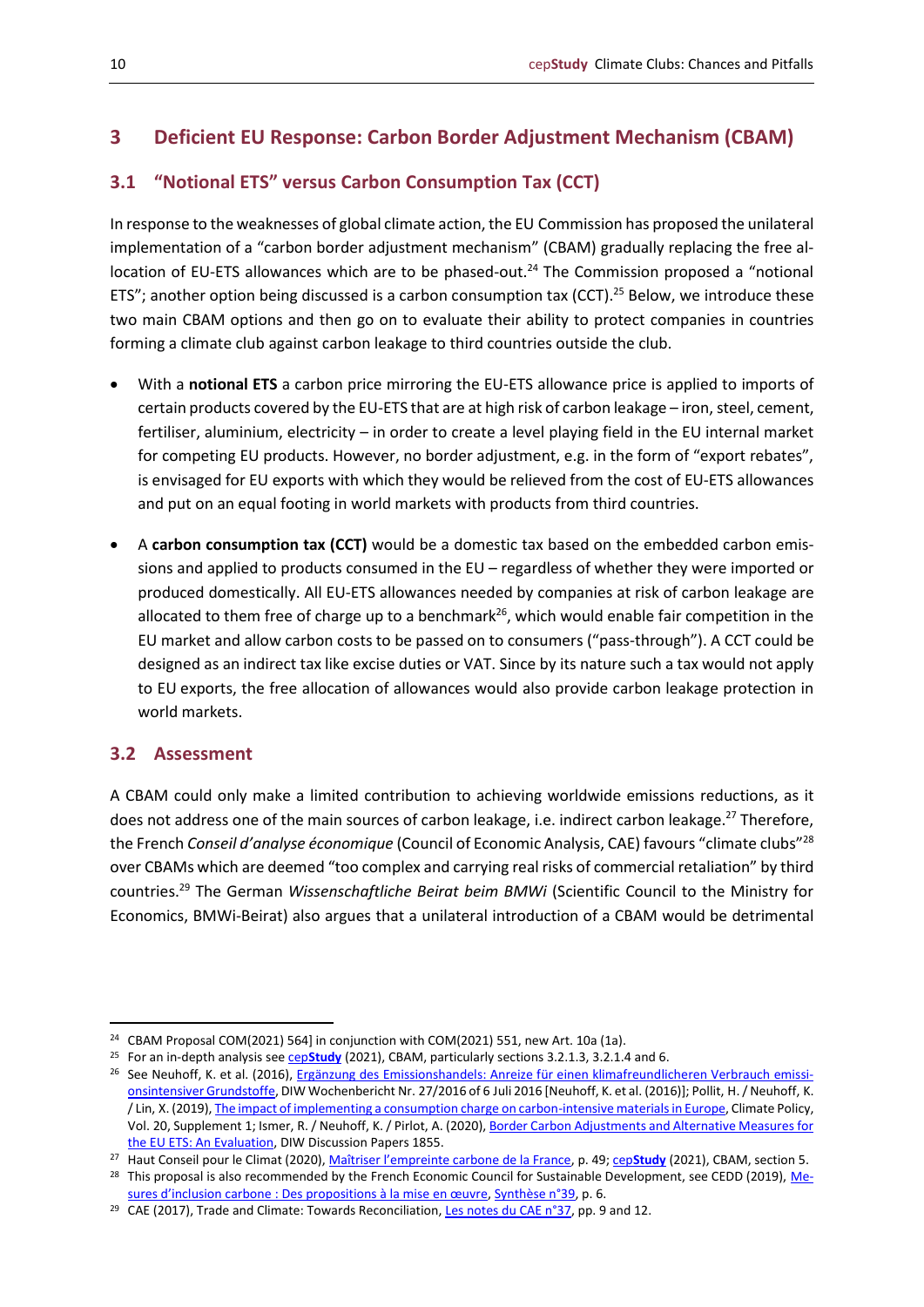to climate protection, since it will weaken the willingness of countries to cooperate.<sup>30</sup> There is considerable risk of international trade conflicts if the EU unilaterally imposes a notional ETS.<sup>31</sup>

But even if a CBAM for imports at the border could be designed to be compliant with WTO law, EU export companies will be entirely unprotected against carbon leakage in world markets if, as proposed, the free allocation of EU-ETS allowances would be gradually phased-out. Since no compensation, e.g., in the form of export rebates is envisaged, EU export companies would face increasing carbon costs while many of their competitors would not. Even if a compensation were to be introduced later in the ongoing legislative process, there is a considerable risk that it would breach WTO law or at least stir up trade conflicts.<sup>32</sup> Hence, instead of a unilateral introduction of a CBAM, the EU should strive for multilateral cooperative solutions that foster higher global abatement efforts and the prevention of both direct and indirect carbon leakage.

<sup>&</sup>lt;sup>30</sup> Wissenschaftlicher Beirat beim BMWi (2021), Ein CO<sub>2</sub>-Grenzausgleich als Baustein eines Klimaclubs [BMWi-Beirat (2021), [Study\]](https://www.bmwi.de/Redaktion/DE/Publikationen/Ministerium/Veroeffentlichung-Wissenschaftlicher-Beirat/gutachten-co2-grenzausgleich.html), p. 32.

<sup>31</sup> See, e.g., [John Kerry warns EU against carbon border tax,](https://www.ft.com/content/3d00d3c8-202d-4765-b0ae-e2b212bbca98) Financial Times of 12 March 2021; [China says EU](https://www.reuters.com/business/sustainable-business/china-says-ecs-carbon-border-tax-is-expanding-climate-issues-trade-2021-07-26/)'s planned [carbon border tax violates trade principles,](https://www.reuters.com/business/sustainable-business/china-says-ecs-carbon-border-tax-is-expanding-climate-issues-trade-2021-07-26/) Reuters of 26 July 2021.

<sup>32</sup> cep**[Study](https://www.cep.eu/en/eu-topics/details/cep/cbam-damaging-to-climate-protection-and-eu-export-industries-cepstudy.html)** (2021), CBAM, section 5.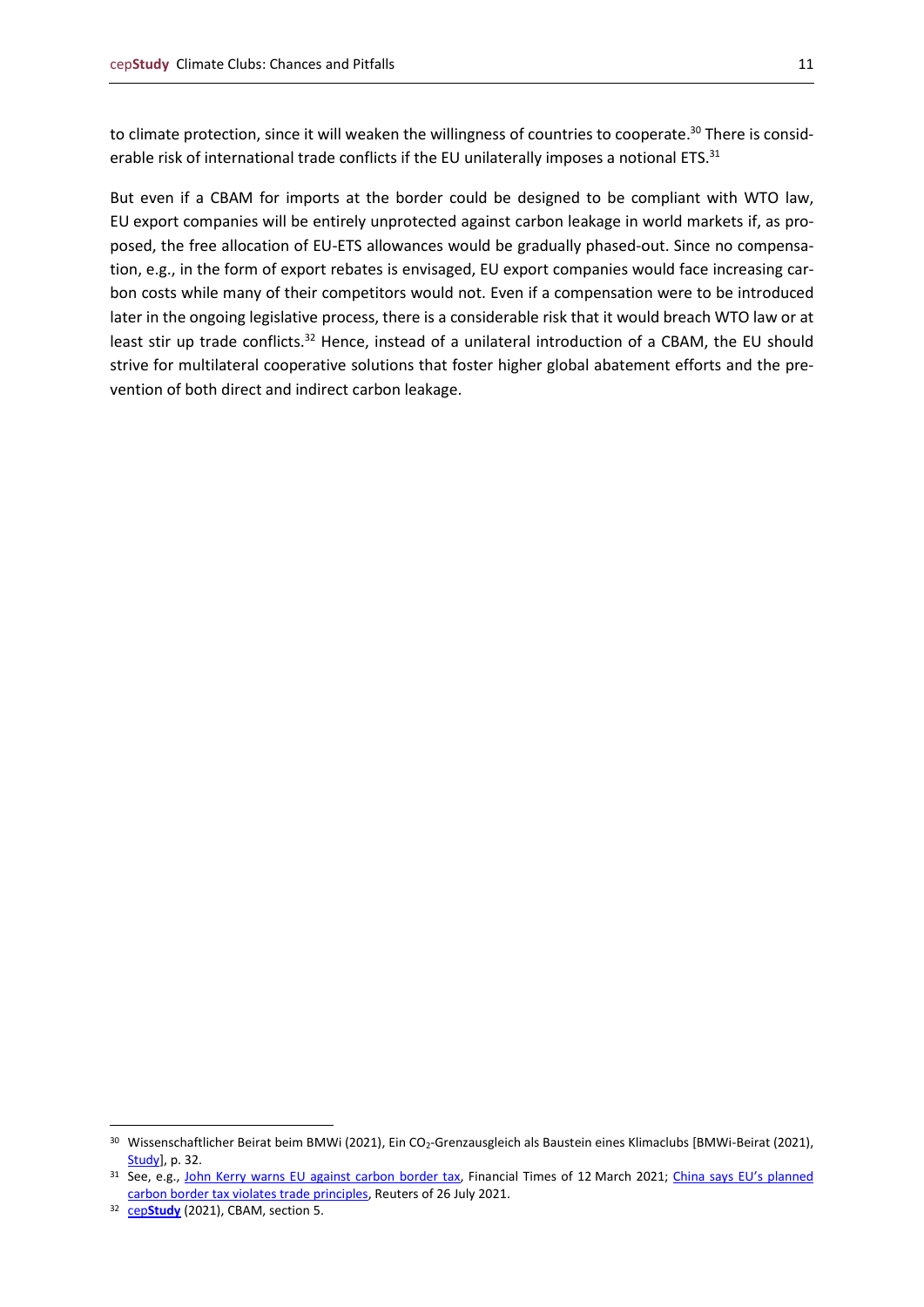# <span id="page-11-0"></span>**4 Theoretical "First-best" Solution: Global Carbon Pricing**

Given that the weaknesses of current global climate action cannot be tackled by a unilateral response by the EU such as a CBAM, global carbon pricing is widely regarded as an effective instrument for achieving the Paris climate targets.<sup>33</sup> It would not only provide incentives for GHG abatement, but it would also create a level playing field, thereby eliminating the risk of carbon leakage.<sup>34</sup> Two options for establishing a uniform global carbon price are eligible: a global ETS and a global carbon tax.

- The most effective and efficient way to reduce GHG emissions multilaterally would be a **global ETS** encompassing all the GHG emission of all countries and sectors ("first-best solution"). All GHG emissions would be limited and reduced effectively by a binding global "cap" and emission allowances could be traded worldwide, thereby generating a uniform carbon price. This would lead to efficiency gains, as competition for the cheapest options to reduce GHG emissions would be increased.
- A uniform global carbon price could also be set by a **carbon tax**. However, such an approach would not be as effective as a global ETS because in the absence of a binding global cap the carbon tax would have to be continuously adjusted to changing economic situations to incentivise sufficient GHG abatement through the price signal it conveys to consumers.<sup>35</sup> The constant need for adjustments would be complicated by the lack of information necessary to determine the appropriate tax level, political opposition<sup>36</sup> and headwinds in international negotiations. As a result, setting the carbon price at the "right" incentive level, or adjusting it where necessary, is likely to be difficult.

The UN Paris Climate Agreement envisages options for countries to reach their NDCs by "cooperative approaches" on a voluntary basis. $37$  To this end, countries could establish international "carbon markets" for cross-border trade in certified reductions of GHG emissions, both between countries and between countries and private investors. This would allow, e.g., for the bilateral transfer of certified GHG emissions reductions between countries, the linking of different ETSs of two or more countries and even – at least in the long term – the establishment of a global ETS. However, even if reliable rules for the measurement and certification of GHG emissions reduction are set at the international level during COP26, it is unrealistic<sup>38</sup> to imagine that a truly uniform global ETS encompassing all countries and generating a global carbon price will be established within the foreseeable future.

<sup>33</sup> Weitzman, M. (2014)[, Can Negotiating a Uniform Carbon Price Help to Internalize the Global Warming Externality?,](https://www.nber.org/system/files/working_papers/w19644/w19644.pdf) Journal of the Association of Environmental and Resource Economists 1(1), pp. 29–49; Nordhaus, W. (2015), p. 1347; Stiglitz, J. E. / Stern N., et al. (2017), [Report of the High-Level Commission on Carbon Prices;](https://www.carbonpricingleadership.org/report-of-the-highlevel-commission-on-carbon-prices/) Bonn, M. / Menner, M. / Voßwinkel, J. (2017), Globalisierung des Klimaschutzes, cep**Input** [07/2017,](https://www.cep.eu/eu-themen/details/cep/globalisierung-des-klimaschutzes.html) section 4.2; BMWi-Beirat (2021)[, Study.](https://www.bmwi.de/Redaktion/DE/Publikationen/Ministerium/Veroeffentlichung-Wissenschaftlicher-Beirat/gutachten-co2-grenzausgleich.html)

<sup>34</sup> See cep**Input** [07/2017,](https://www.cep.eu/eu-themen/details/cep/globalisierung-des-klimaschutzes.html) section 4.2.

<sup>&</sup>lt;sup>35</sup> See, e.g., Menner, M. / Reichert, G. (2019), CO<sub>2</sub>-Steuer oder Emissionshandel?, cep[Adhoc](https://www.cep.eu/en/eu-topics/details/cep/co2-steuer-oder-emissionshandel.html)</u> of 16 July 2019, section 4.1.

<sup>36</sup> See, Hanafi, O. / Joussaume, M. / Menner, M. / Reichert, G. / Schwind, S. (2019), Carbon Pricing in France & Germany, cep**Input** [11/2019,](https://www.cep.eu/fileadmin/user_upload/cep.eu/Studien/cepInput_Carbon_Pricing_in_France___Germany.pdf) for a discussion of the "yellow vest" protests in France against a scheduled increase of the carbon tax.

<sup>37</sup> UNFCCC, [Paris Agreement of 12](https://unfccc.int/sites/default/files/english_paris_agreement.pdf) December 2015, Art. 6.

<sup>38</sup> see cep**Input** [07/2017,](https://www.cep.eu/en/eu-topics/details/cep/globalisierung-des-klimaschutzes.html) p. 6.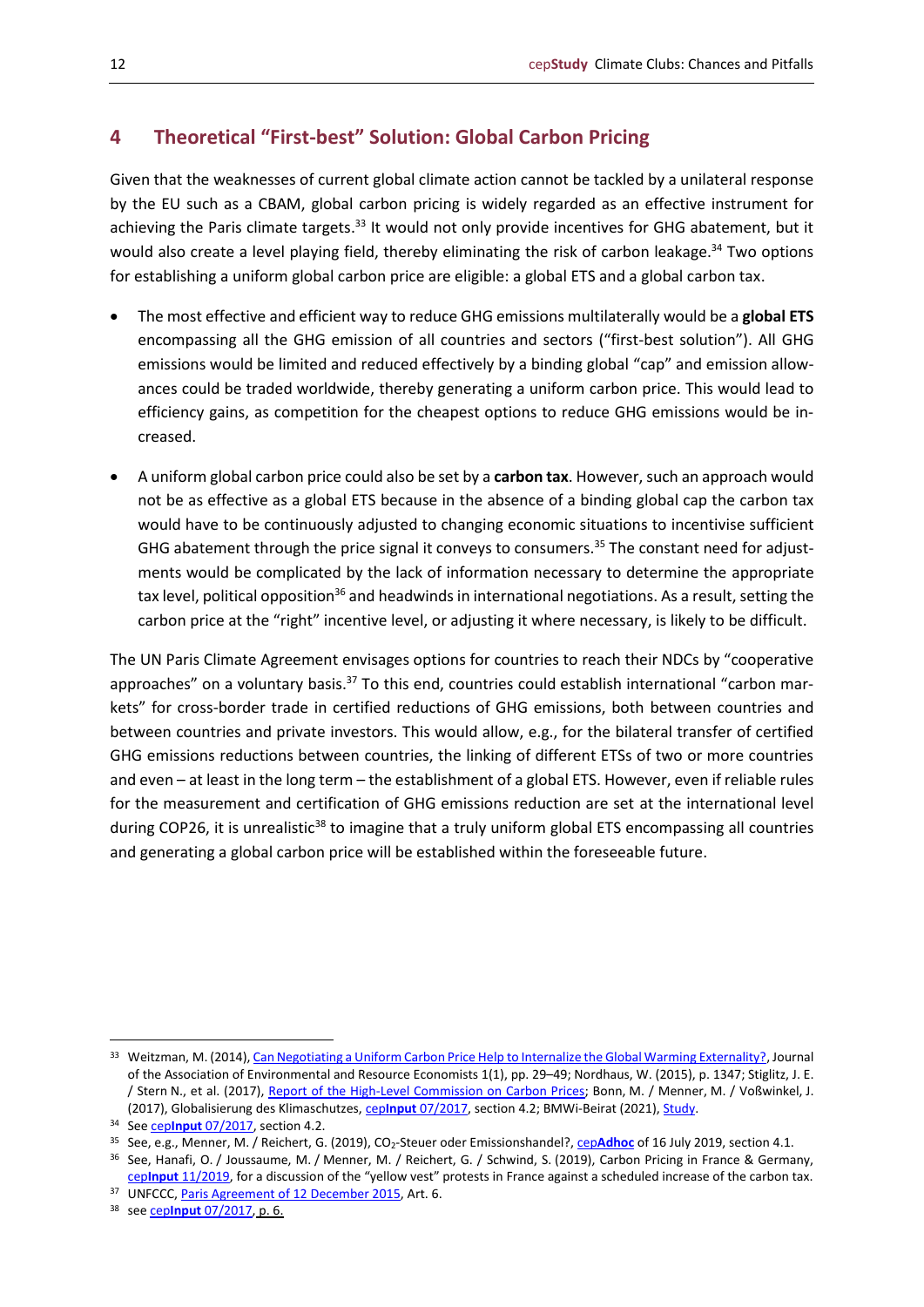### <span id="page-12-0"></span>**5 Pragmatic "Second-best" Solution: Multilateral Climate Club**

Since it is currently unrealistic to introduce all-encompassing global carbon pricing in the short term, the concept of a multilateral climate club – henceforth: CC – consisting of a number of "willing" countries that agree on carbon pricing is gaining momentum – resulting, e.g., in the adoption of a "keyissues paper" by the German Government in August 2021.<sup>39</sup> To bring this most recent German initiative into context, we will first set out the original idea of a CC as put forward most prominently by Nobel laureate William Nordhaus. Then we will describe alternative proposals that have been developed combining insights from the analysis by Nordhaus with alternative ways to provide countries with incentives to join and stay in the CC. Finally, we identify potential elements of a CC sketched out in the German key-issues paper that is supposed to initiate a diplomatic process.

#### <span id="page-12-1"></span>**5.1 Punitive Tariffs: The Climate Club Model by Nordhaus**

As a means to overcome free-riding in the context of international climate action, Nordhaus proposed in 2015 to establish a CC of countries.<sup>40</sup> In light of the "slow progress of global abatement efforts under the Paris Agreement" the key to an effective treaty would be to "change from a voluntary agreement to one with strong incentives to participate":<sup>41</sup>

- (1) **Common ambition:** Club members would share a high abatement ambition reflected by a high **joint minimum carbon price**<sup>42</sup> starting at 50 USD and increasing annually by 3% in real terms, i.e. inflation adjusted.<sup>43</sup>
- (2) **Incentives to join the climate club:** Club members would levy a duty on imports from non-members – preferably in the form of a punitive uniform ad-valorem trade tariff on all imported goods of "approximately 5%".<sup>44</sup> Unlike other CC proposals (see 5.2), the punitive tariff would not be linked to the carbon content of goods. The prospective revenues from the tariff are intended to foster high participation in the CC and a significant increase in global climate action.<sup>45</sup>

# <span id="page-12-2"></span>**5.2 Alternative Models of Climate Clubs Based on Carbon Border Adjustment (CBA)**

As a critical response to the Commission proposal of a unilateral CBAM, the EU has been urged to form a CC with third countries. This could be implemented by seeking multilateral agreements without relying primarily on import duties<sup>46</sup> or by offering them "the option of joining the EU's CBAM regime"<sup>47</sup>.

<sup>&</sup>lt;sup>39</sup> German Government (2021), [Key-issues Paper: Initiative for a Multilateral Climate Club.](https://www.bundesfinanzministerium.de/Content/EN/Pressemitteilungen/2021/20210825-german-government-wants-to-establish-an-international-climate-club.html)

<sup>40</sup> Nordhaus, W. (2015).

<sup>41</sup> Nordhaus, W. (2020), The Climate Club – [How to Fix a Global Failing Effort,](https://www.foreignaffairs.com/articles/united-states/2020-04-10/climate-club) Foreign Affairs [Nordhaus, W. (2020)].

<sup>42</sup> For an analysis of the advantages and disadvantages of a minimum price see cep**Input** [07/2017,](https://www.cep.eu/en/eu-topics/details/cep/globalisierung-des-klimaschutzes.html) p. 7 et seq.

<sup>&</sup>lt;sup>43</sup> These values refer to Nordhaus, W. (2020) and are not backed by the quantitative simulation study in Nordhaus, W. (2015), p. 1348 et seq.

<sup>44</sup> The preference for a punitive tariff and its level of 5% in Nordhaus, W. (2020) is based on the quantitative simulation study in Nordhaus, W. (2015), p. 1348 et seq.

<sup>45</sup> Nordhaus, W. (2015), p. 1357.

<sup>46</sup> Mathieu, C. (ed.) (2021), [Can the Biggest Emitters Set Up a Climate Club?,](https://www.ifri.org/sites/default/files/atoms/files/mathieu_carbon_pricing_debates_2021.pdf) Études de l'Ifri, June 2021; Tagliapietra, S. / Wolff, G. B. (2021), [Form a climate club: United States, European Union and China,](https://www.nature.com/articles/d41586-021-00736-2) Nature Vol. 591, pp. 526–528; BMWi-Beirat (2021)[, Study;](https://www.bmwi.de/Redaktion/DE/Publikationen/Ministerium/Veroeffentlichung-Wissenschaftlicher-Beirat/gutachten-co2-grenzausgleich.html) Kolev, G. (2021)[, Trade Club for Climate,](https://www.iwkoeln.de/fileadmin/user_upload/IW-Policy-Paper_TCC_Stand26042021.pdf) IW-Policy Paper 8/21; Lamy, P. / Pons, G. / Leturcq, P. (2020), Greening EU trade 3 – [A European Border Carbon Adjustment proposal,](https://institutdelors.eu/wp-content/uploads/2020/10/PP_200603_Greeningtrade3_Lamy-Pons-Leturcq_EN-1.pdf) Europe Jacques Delors Policy Paper.

<sup>47</sup> Gläser, A. / Caspar, O. (2021), Less confrontation, more cooperation – Increasing acceptability of the EU Carbon Border [Adjustment in key trade partners,](https://www.germanwatch.org/sites/default/files/Less%20confrontation%2C%20more%20cooperation%20%28EN%29.pdf) Germanwatch Policy Brief.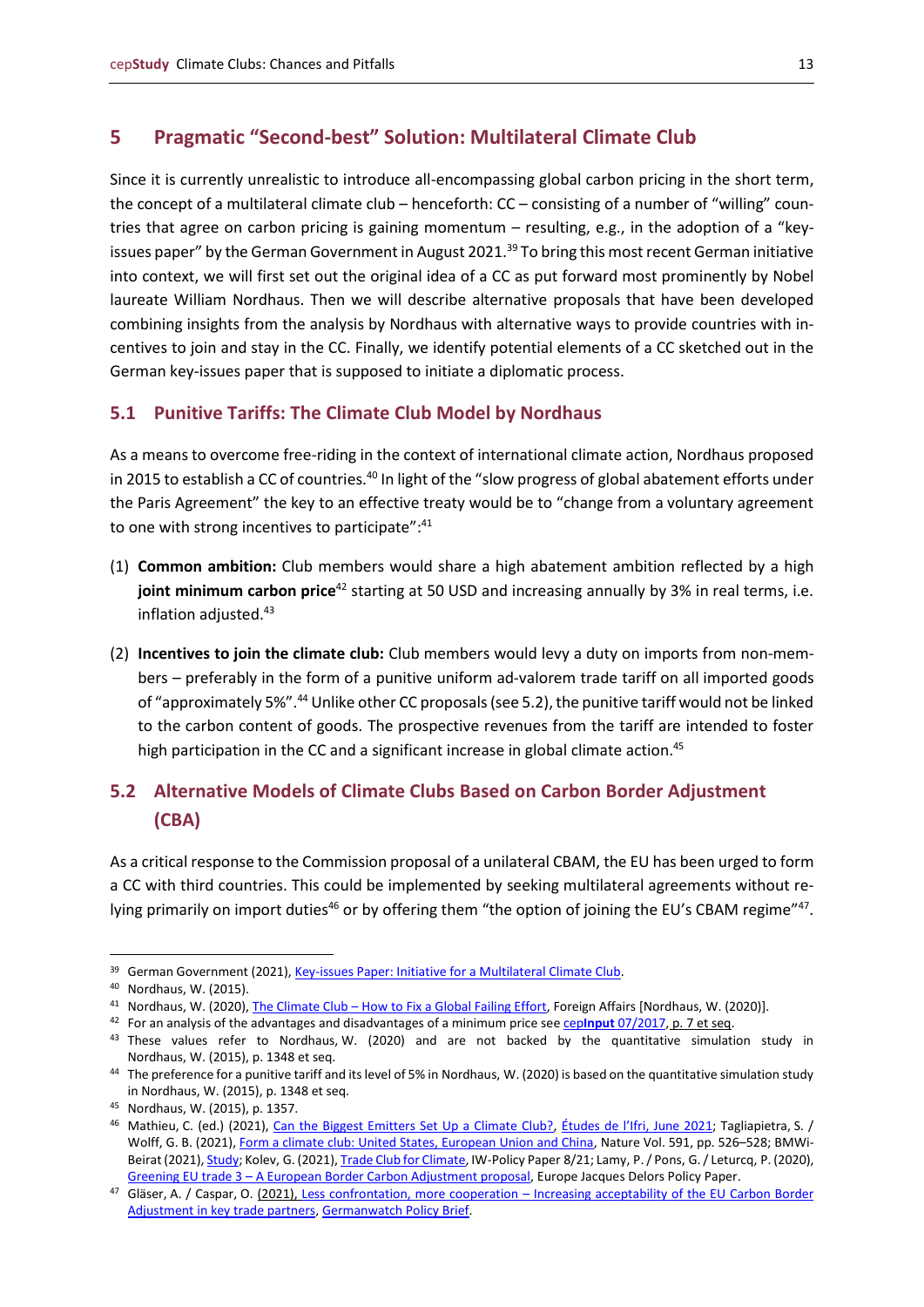However, only a few of these suggestions contain specific proposals for the design of such a CC. In line with Nordhaus they hold the view that the club should provide for (1) common ambitious climate targets and (2) strong incentives to join the club. Opinions differ, however, on the actual implementation and on trade tariffs as a leverage to achieve wide participation in the club.

#### <span id="page-13-0"></span>**5.2.1 CBA + Potentially Punitive Tariffs: Climate Club Model by the BMWi-Beirat**

The *BMWi-Beirat* urges the EU to form a CC during "the short window of opportunity of the first half of US President Biden's term in office" instead of only implementing a unilateral CBAM.<sup>48</sup> Other developed and developing countries should be provided with incentives to join the club. The main elements of the proposal are:

- (1) **Common ambition:** In line with the Nordhaus model, a **joint minimum carbon price** shall be established among the club members.
- (2) **Incentives to join the climate club:** Unlike the Nordhaus model that favours a punitive tariff on all imports from non-members, the incentive for non-members to join the club is given here by establishing a **carbon border adjustment (CBA)** on imports of certain carbon-intensive products related to their carbon content in the form of an **import duty** or a **notional ETS**. As a result, club members receive the revenue of the CBA. Trade between club members shall not be subject to any CBA.<sup>49</sup> If these incentives are insufficient and further incentives to join the club are necessary in addition to the CBA, potentially **punitive tariffs** could be considered.<sup>50</sup>

#### <span id="page-13-1"></span>**5.2.2 CBA + Trade Facilitation: The Trade Climate Club Model by IW**

The *Institut der Deutschen Wirtschaft* (IW, Institute of the German Economy) draws "on the potential of trade policy to contribute to climate protection" proposing as one option a "trade club for climate" that seeks to liberalise trade in environmental and climate goods and services.<sup>51</sup> The main elements of the proposal are:

- (1) **Common ambition:** A **uniform carbon price** or a **joint minimum carbon price** ("international carbon price floor") among club members shall be established; potentially, also fossil fuel subsidies shall be eliminated within the club.
- (2) **Incentives to join the climate club:** The model suggests **trade-related advantages**, notably **easy access to the club countries' markets for climate protection goods and services** as well as their climate-friendly technology at lower prices by reducing tariffs and non-tariff barriers. <sup>52</sup> Further incentives to join the club are provided by special benefits granted to club members, e.g., access to green procurement, common green labelling, assistance in carbon measurement or toleration of subsidies for renewable energies for members. Moreover, another incentive for non-members to join the club is the prospect of receiving **CBA** revenues.

<sup>48</sup> BMWi-Beirat (2021), Study.

<sup>49</sup> Ibid., p. 32. Contrary to this: Pihl, (2020), [A Climate Club as a complementary design to the UN Paris agreement,](https://www.tandfonline.com/doi/full/10.1080/25741292.2019.1710911) Policy Design and Practice, 3:1, 45-57, p. 54 (proposing a CBAM also within the climate club).

<sup>50</sup> BMWi-Beirat (2021), **Study**, p. 32.

<sup>51</sup> Kolev, G. (2021)[, Trade Club for Climate,](https://www.iwkoeln.de/fileadmin/user_upload/IW-Policy-Paper_TCC_Stand26042021.pdf) IW-Policy Paper 8/21, p. 12.

<sup>52</sup> Ibid., p. 12.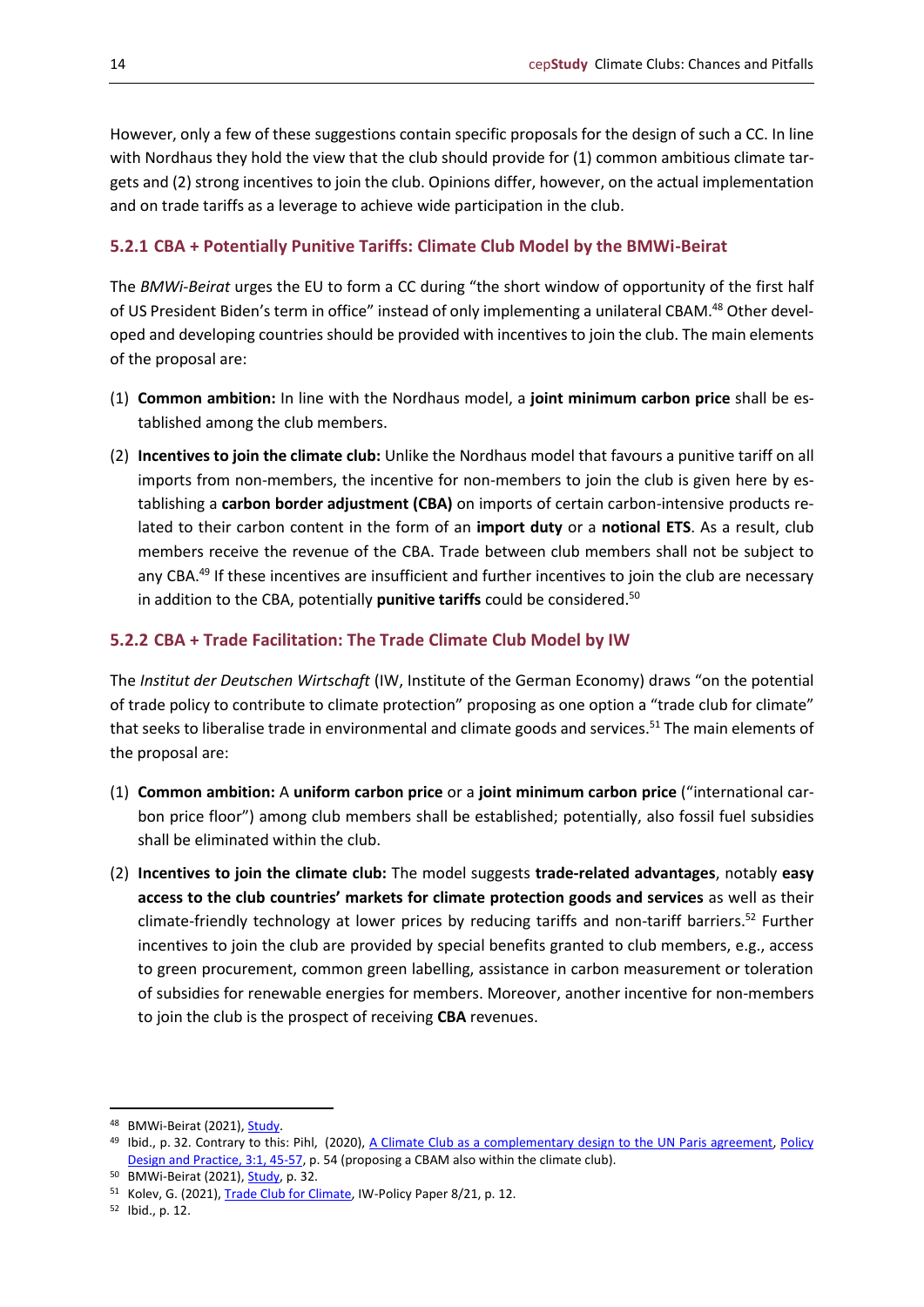#### <span id="page-14-0"></span>**5.2.3 CBA + Sectoral Uniform Carbon Pricing: The Sector Climate Club Model by IW**

The *Institut der Deutschen Wirtschaft* proposes as a second option a CC at sector level. The proposal focuses on the main producing countries of a specific carbon-intensive product and thus makes negotiations on uniform levels of carbon prices more feasible.<sup>53</sup> The main elements of the proposal are:

- (1) **Common ambition:** A **uniform carbon price for the production of specific carbon-intensive products** – e.g., steel – shall be established. The envisaged "Global Sustainable Steel Arrangement", which the EU and the U.S. intend to negotiate,<sup>54</sup> is an example of such a sectoral CC.
- (2) **Incentives to join the climate club:** If all main countries of production of a specific carbon-intensive product join the CC, the **uniform carbon price** establishes a level-playing field between the competing companies. Consequently, higher carbon prices within the CC can be passed on to consumers ("pass-through"). Since there is no substantial carbon leakage risk within the CC, the club members do not have to relieve the companies of carbon costs, which increases their revenues. Suppliers from non-members with a very low market share would face a **CBA** on imports of these specific carbon-intensive products based on their carbon content.

#### <span id="page-14-1"></span>**5.3 Diplomatic Initiative: Key-Issues Paper of the German Government**

In August 2021, the German Government adopted a key-issues paper proposing the development of a "cooperative and open climate club".<sup>55</sup> It is motivated by the fact that by strengthening their climate policies, countries are exposed to the risk of carbon leakage. To solve this problem, the German Government advocates the development of a multilateral CC that it wants to promote in the EU and to international partners. The key-issues paper is not a fully elaborated proposal for a CC, but has the character of a working paper, often only vaguely sketching out potential elements of a CC. It is intended to initiate a diplomatic process for the further development of a CC by the EU in cooperation with third countries. Nevertheless, the following potential elements of a CC can be identified:

(1) **Common ambition:** Club members should aim for climate neutrality by 2050 and set "ambitious" interim targets.<sup>56</sup> The CC is conceived as a "partnership of the countries of the world with the highest ambitions for climate policy" – primarily large GHG emitters, major trading partners of the EU and countries with carbon pricing or with large industrial sectors; in principle, however, the club shall be open to all states<sup>57</sup> that adopt "corresponding" climate targets and measures.<sup>58</sup> Developing countries should be offered cooperation for industrial transformation.<sup>59</sup> Club members should coordinate their international climate policies "as closely as possible"– including global mitigation measures for aviation and shipping emissions and an internationally coordinated kerosene tax.<sup>60</sup> Club members should use common procedures to measure and monitor producer emissions and calculate the carbon footprint of products, as well as "implicit" carbon prices that convert other energy- and climate-related taxes and subsidies, production-related standards and emission limits into comparable carbon prices per tonne of GHG emissions. They should strive for setting a

<sup>53</sup> Ibid., p. 14.

<sup>54</sup> White House (2021), Joint US-EU Statement of 31 [October 2021 on Trade in Steel and Aluminum;](https://www.whitehouse.gov/briefing-room/statements-releases/2021/10/31/joint-us-eu-statement-on-trade-in-steel-and-aluminum/) Remarks by President [Biden and European Commission President Ursula von der Leyen on U.S.-EU Agreement on Steel and Aluminum Trade.](https://www.whitehouse.gov/briefing-room/speeches-remarks/2021/10/31/remarks-by-president-biden-and-european-commission-president-ursula-von-der-leyen-on-u-s-eu-agreement-on-steel-and-aluminum-trade/)

<sup>55</sup> German Government (2021)[, Key-issues Paper: Initiative for a Multilateral Climate Club.](https://www.bundesfinanzministerium.de/Content/EN/Pressemitteilungen/2021/20210825-german-government-wants-to-establish-an-international-climate-club.html)

<sup>56</sup> Ibid., p. 2.

<sup>57</sup> Ibid.

<sup>58</sup> Ibid.

<sup>59</sup> Ibid., p. 5.

<sup>60</sup> Ibid., p. 6.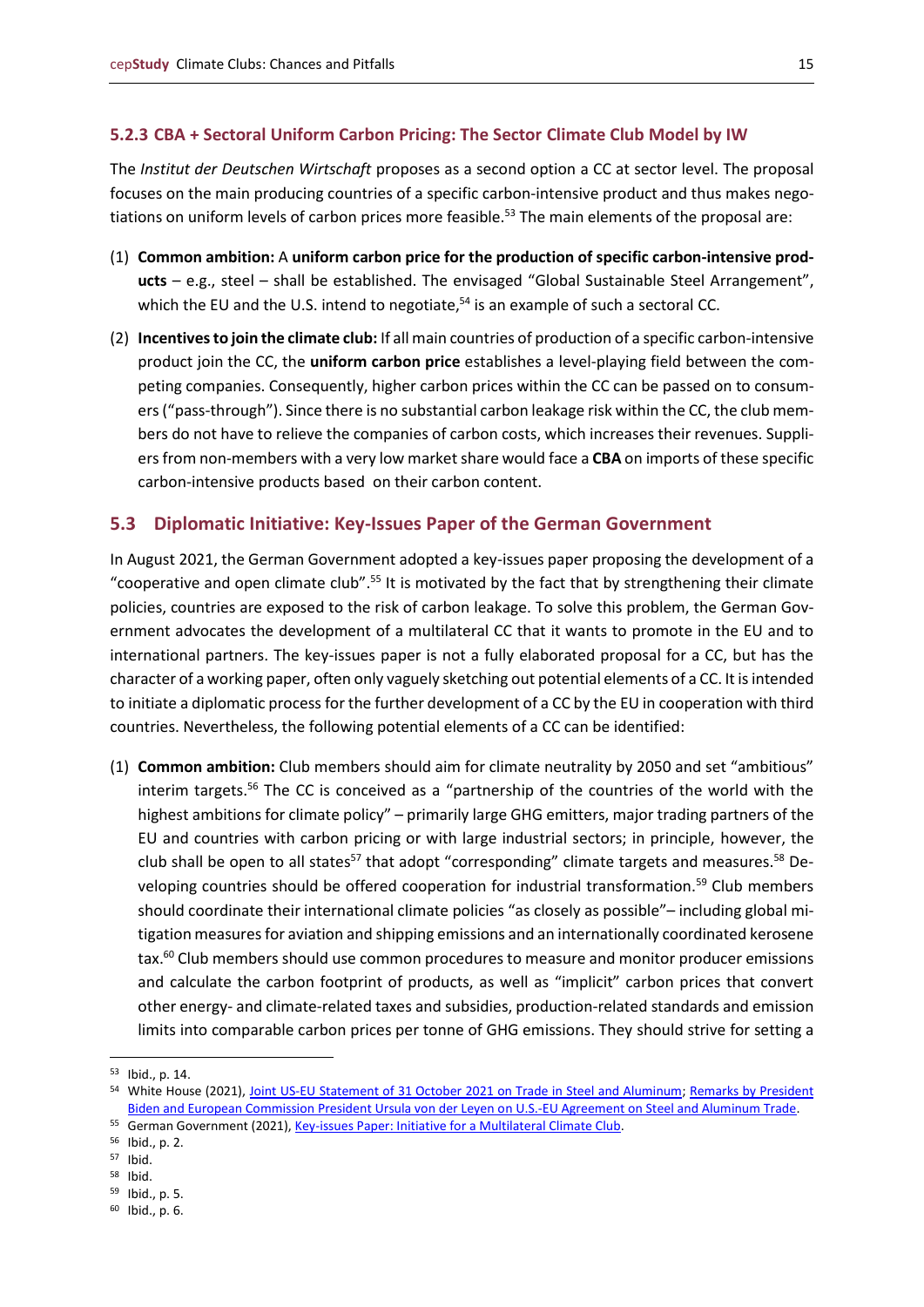**joint minimum price for GHG emissions that increases over time** and the convergence of the various carbon prices of the club members to **one uniform carbon price**. The key-issues paper leaves open how that could be achieved: through an ETS, a tax, or measures with comparable effects.

(2) **Incentives to join the climate club:** Club members should establish **joint measures against carbon leakage**. If club members pursue similarly ambitious abatement efforts, measures against carbon leakage among the members ("internal carbon leakage") "could become superfluous"; a minimum carbon price would reduce the risk of internal carbon leakage.<sup>61</sup> Different options for designing carbon leakage protection vis-à-vis third countries ("external carbon leakage") are mentioned:

(a) **"Relief" from carbon costs for energy-intensive companies** could "initially" be granted, while the steering effect of a carbon price to induce decarbonisation should be maintained "as far as possible". The key-issues paper does not specify whether both aims could be achieved by free allocation of allowances alone or in combination with a carbon consumption tax.

(b) Alternatively, a **WTO-compatible CBA** could be introduced. In contrast to the CBAM proposal from the Commission<sup>62</sup>, however, the German Government considers provisions for the protection of the export industry to be necessary "in any case".<sup>63</sup>

Since **trade policy can facilitate trade in climate-friendly goods** and abatement technologies, club members must act in a coordinated way towards facilitating trade policy – also vis à vis non-members. However, WTO rules must be observed in this regard.<sup>64</sup>

| <b>CC Model</b>                                     | <b>Common Ambition</b>                                                                                       | <b>Incentives to Join the Climate Club</b>                              |  |  |
|-----------------------------------------------------|--------------------------------------------------------------------------------------------------------------|-------------------------------------------------------------------------|--|--|
| <b>Nordhaus CC</b>                                  | joint minimum carbon price,<br>increasing over time                                                          | punitive tariffs on all imports                                         |  |  |
| <b>BMWi-Beirat CC</b>                               | joint minimum carbon price                                                                                   | <b>CBA</b><br>+ potentially punitive tariffs<br>(if necessary)          |  |  |
| <b>IW Trade CC</b>                                  | uniform or<br>joint minimum carbon price                                                                     | <b>CBA</b><br>+ trade facilitation                                      |  |  |
| <b>IW Sector CC</b>                                 | uniform carbon price<br>for specific goods                                                                   | <b>CBA</b><br>+ sectoral carbon leakage protection                      |  |  |
| <b>German Government</b><br><b>Key-Issues Paper</b> | joint minimum carbon price,<br>increasing over time<br>final aim: convergence to<br>one uniform carbon price | Some kind of common carbon-leak-<br>age protection + trade facilitation |  |  |

#### **Tab. 1: Potential Elements of a Climate Club**

 $61$  Ibid., p. 4.

<sup>62</sup> See above section 3.2.

<sup>63</sup> Ibid., p. 4.

<sup>64</sup> Ibid.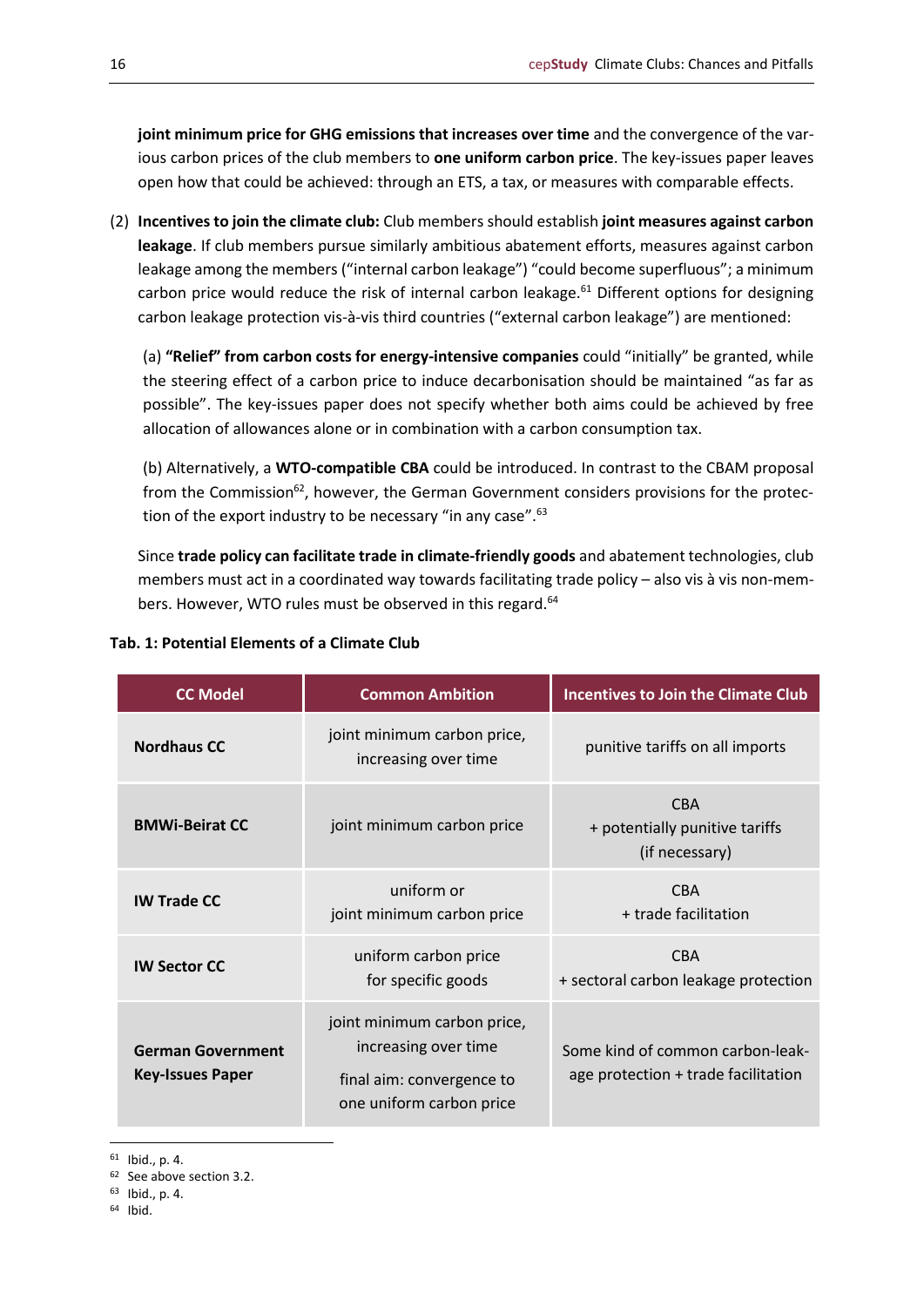#### <span id="page-16-0"></span>**6 Assessment of Climate Club Models**

For the assessment of the various proposals for CCs we apply the following criteria: (1) common ambition, (2) incentives to join the club, (3) carbon leakage protection, (4) effect on global GHG emissions, and (5) legal feasibility and effects on trade.

#### <span id="page-16-1"></span>**6.1 Common Ambition**

The setting of a uniform or at least joint minimum carbon price established by multilateral cooperation is at the core of all the CC models under discussion. It is the pragmatic attempt of an operational approach to carbon pricing at least for a group of "willing countries" in order to reduce GHG emissions. This could lead to more ambitious NDCs of the participating countries that are more in line with the Paris climate targets. Compared with a minimum price, a **joint uniform carbon price** would provide stronger incentives for comparable GHG abatement measures among club members. However, a uniform carbon price is incompatible with any kind of ETS (like the EU ETS) where the carbon price is not set exogenously. This is because the price of ETS allowances is flexible and volatile since it is generated by the market forces of demand and supply for traded emission allowances. Consequently, the IW Sector CC that favours a uniform price suggests that the specific sector be exempt of other carbon costs like an ETS allowance price. A **joint minimum carbon price**, as suggested by the other CC models, faces the same problem of incompatibility unless this minimum price is imposed on the ETS through obligatory market interventions whenever the allowance price tends to fall below it. Furthermore, an exogenously set minimum price below the ETS market price leads to a competitive disadvantage for producers in club countries that have introduced an ETS. This may result in carbon leakage within the CC.<sup>65</sup> Therefore, the design of a CC must take into account the different policy choices of club members regarding measures for the reduction of GHG emissions.

#### <span id="page-16-2"></span>**6.2 Incentives to Join the Club**

In a **Nordhaus CC**, potential club members face a trade-off: A carbon price of 50 USD that rises by 3% will reduce damages related to climate change but will impose costs on companies and consumers and cause a competitive disadvantage, especially for carbon-intensive firms. A punitive tariff, on the other hand, will protect firms located in club members to some extent from international competition and generate government revenue. In principle, the positive effects including tariff revenues and the reduction in damage from climate change could outweigh the burden, so that it is economically attractive for states to join the club if the punitive tariff is sufficiently high compared to the carbon price. As a result, however, rising carbon prices will require increases in punitive tariffs. Nordhaus (2015) shows that where carbon prices reach 100 USD, for many countries, even a punitive tariff rate of 10% will no longer be sufficient to provide an incentive to join the club.<sup>66</sup>

Alternative incentives – these include the prospect of receiving revenues from carbon pricing rather than exposing its exporting industry to a CBA when exporting to the CC; mutual benefits from enhanced trade in climate-friendly goods and abatement technologies – as suggested by the **BMWi-Beirat CC**, **IW Trade CC** and **IW Sector CC**, are even less likely than punitive tariffs to create sufficient incentives for non-members to join a CC.

<sup>&</sup>lt;sup>65</sup> For a detailed discussion of the problem of "internal carbon leakage" see below section 6.3.2.

<sup>66</sup> Nordhaus, W. (2015), p. 1358, Fig. 3 ("regions" refer to groups of countries).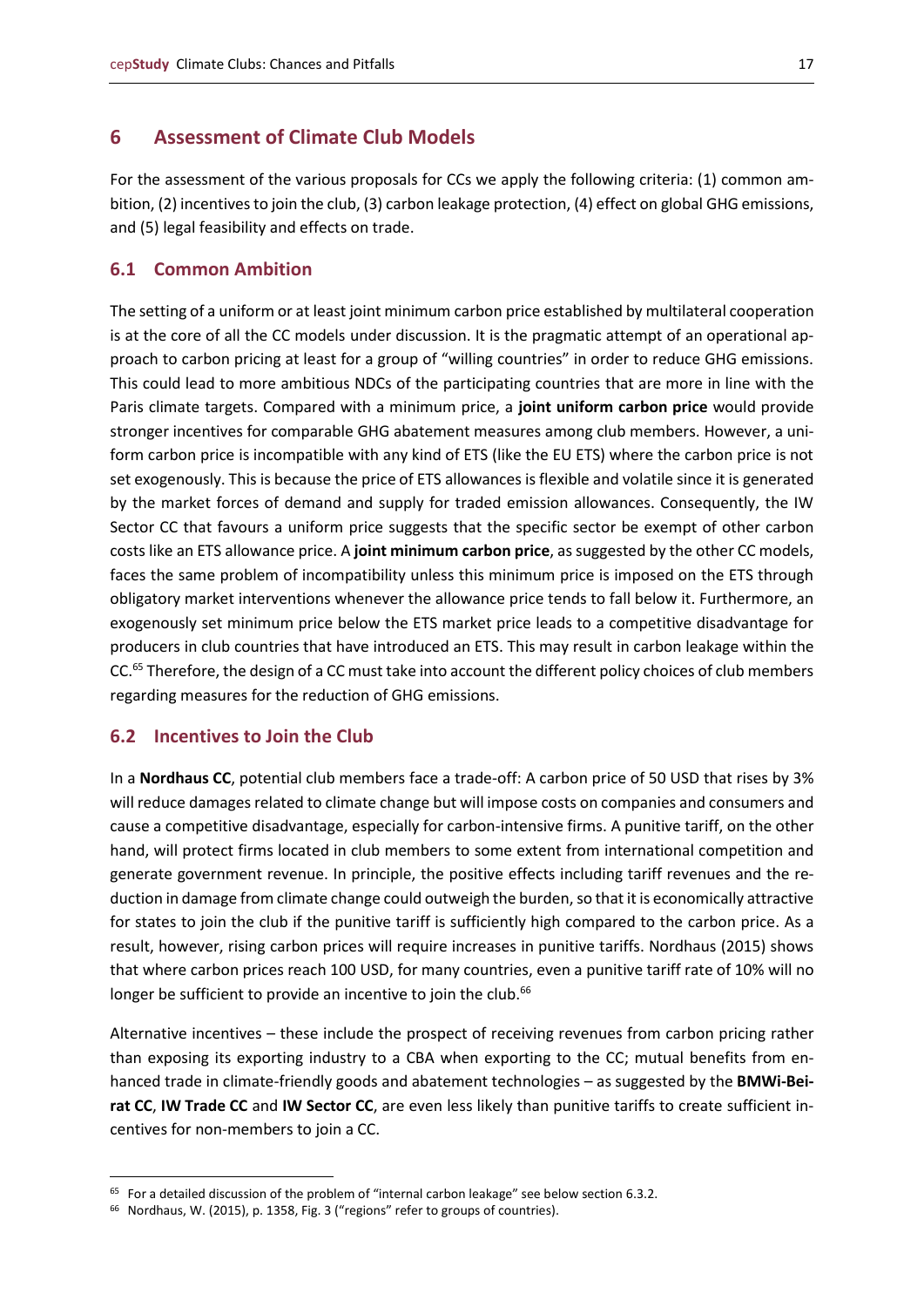Therefore, a clear political will is necessary to overcome the logic of short-term economic self-interest and focus on the long-term goal of a more effective and efficient reduction in global GHG emissions to the level considered necessary for the benefit of all countries. For a group of such "willing countries" a CC may be a suitable instrument for organising their multilateral cooperation on carbon pricing and the protection of their industries from carbon leakage.

#### <span id="page-17-0"></span>**6.3 Carbon Leakage Protection**

#### <span id="page-17-1"></span>**6.3.1 Carbon Leakage Into Non-Club-Members ("External Carbon Leakage")**

In the **Nordhaus CC**, carbon leakage into countries outside the CC (external carbon leakage) will only be eliminated if all countries have strong incentives to join the club and do so. Otherwise, punitive import tariffs will only partially discourage the relocation of production to non-club members. Therefore, as a stand-alone instrument tariffs will not be sufficient to eliminate external carbon leakage entirely.

A CBA on imports from non-members – as envisaged in the **BMWi-Beirat CC**, **IW Trade CC** and **IW Sector CC** – may in principle eliminate competitive disadvantages for club members which arise in import markets due to higher carbon prices on their goods produced for domestic consumption. This is the case if a uniform carbon price within the CC is accompanied by a uniform CBA on imports that eliminates this price difference for all countries. However, if only a joint minimum carbon price is set – as envisaged in the **BMWi-Beirat CC** and **IW Trade CC** –, a joint CBA towards non-members can only be based on this minimum price level. Consequently, the industries of club members with carbon prices above the joint minimum price can still be exposed to the risk of external carbon leakage with regard to the remaining price difference vis à vis the lower carbon prices of third countries. In this case, a club member with carbon prices above the joint minimum carbon price of the club might try to level the price difference towards imports into its territory by supplementing the joint minimum CBA with a national CBA surcharge. However, since no internal CBA is applied within the club, such a national CBA surcharge could easily be circumvented by diverting imports to those club members that apply only the joint minimum CBA. The same holds if all countries without an ETS apply a joint CBA at the level of the minimum carbon price and countries with an ETS apply a CBA according to their ETS allowance prices. This problem could also arise in a CC designed according to the **German key-issues paper,** depending on the measures applied against carbon leakage and the international gap between carbon prices in the long term.

Furthermore, a CBA for imports alone cannot eliminate competitive disadvantages for the industries of club members in *export markets*. Exporters to non-members are only protected from the risk of external carbon leakage if export rebates or similar measures are applied. <sup>67</sup> However, if the CC includes a significant share of important trading partners, this problem can be limited. This is a significant advantage of a large multilateral CC by comparison with simply applying a unilateral CBAM. As long as a CC is not very comprehensive, however, the problems for effective external carbon leakage protection for the CC members are similar to the corresponding problems with a unilateral CBAM.<sup>68</sup> Companies that are particularly affected by external carbon leakage risks regarding their exports to non-member countries could be protected by granting at least partial relief from carbon costs. To achieve this, the

<sup>67</sup> See cep**[Study](https://www.cep.eu/en/eu-topics/details/cep/cbam-damaging-to-climate-protection-and-eu-export-industries-cepstudy.html)** (2021), CBAM, sections 6 and 7.

<sup>68</sup> cep**[Study](https://www.cep.eu/en/eu-topics/details/cep/cbam-damaging-to-climate-protection-and-eu-export-industries-cepstudy.html)** (2021), CBAM, sections 6 and 7.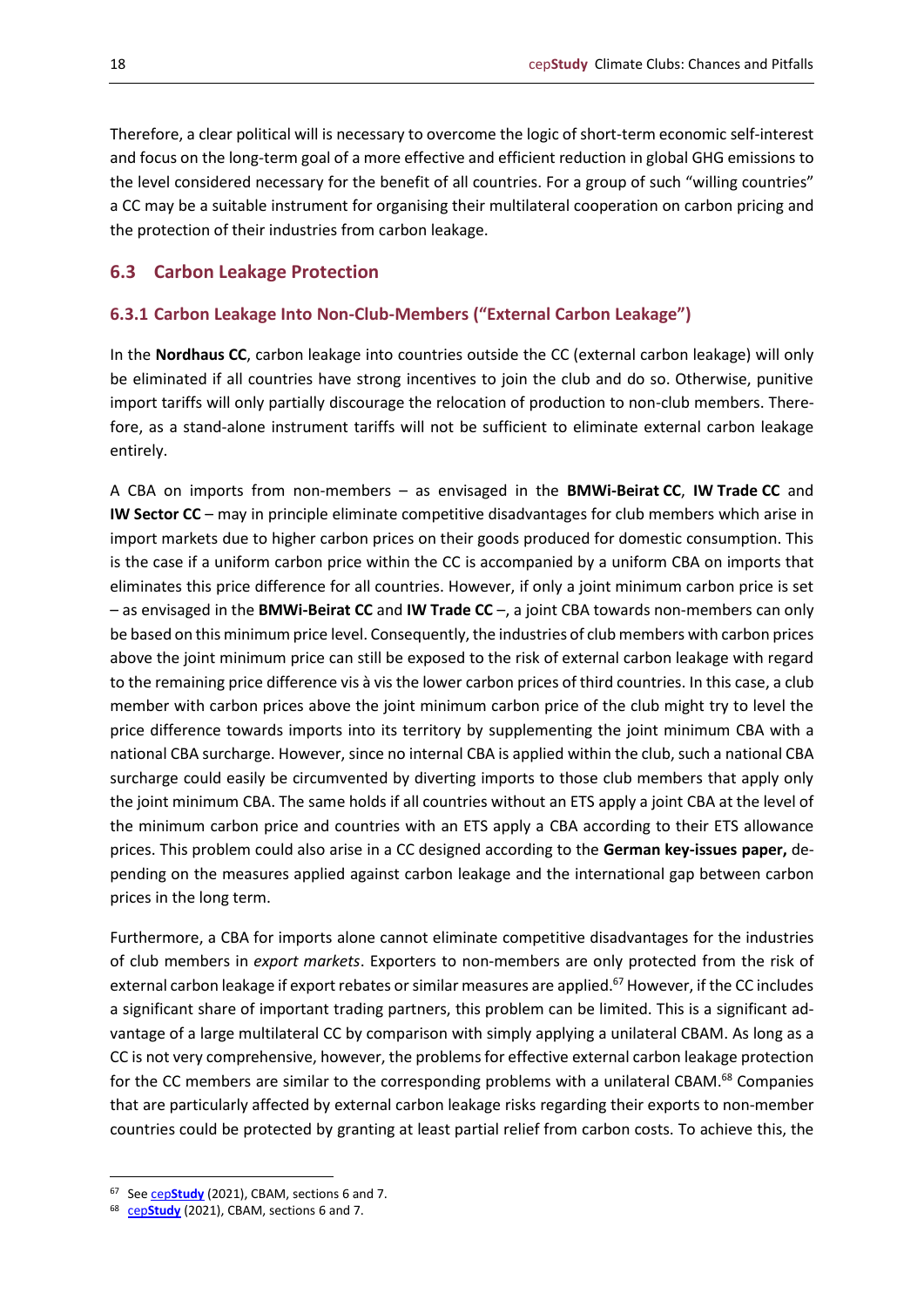EU could in principle keep the current system of free allocation of EU-ETS allowances at least for exporters.<sup>69</sup> Other club members without an ETS would have to rely on some form of "export rebates".

#### <span id="page-18-0"></span>**6.3.2 Carbon Leakage Towards Club-Members ("Internal Carbon Leakage")**

An additional problem associated with carbon leakage has so far been widely overlooked: If rather than a *uniform* carbon price, only a *joint minimum* carbon price is set within a CC, different carbon prices between club members will lead to competitive disadvantages and consequently to "internal carbon leakage" within the club. If the EU were to join such a CC it is likely to be confronted with the following scenario: the EU-ETS allowance price will continue to rise significantly, also relative to the carbon prices of other potential club members. If (1) EU companies are not sufficiently relieved from the carbon costs of the EU-ETS by free allocation of allowances and (2) no border adjustment of carbon costs is applied between club members, the cost difference will quickly rise to a level where EU producers can no longer compete with producers from other club members who are only subject to the minimum carbon price.

The proposed trajectory of the minimum price in the **Nordhaus CC** might make this scenario less likely. However, it is possible that price increases in the ETS will exceed the agreed increase in the minimum carbon price. This would provoke leakage effects. Likewise, in the proposal in the **German key-issues paper,** any significant gap between the rising minimum carbon price and even higher EU-ETS allowance prices would be harmful to EU producers. This problem could be solved, at least in the long term, if the final aim of converging the different carbon prices within the club to one uniform carbon price is achieved. The key-issues paper is, however, silent on how to achieve such convergence. The **BMWi-Beirat CC** proposal does not apparently link the minimum price, even loosely, to the EU-ETS allowance price and thus implicitly seems to tolerate internal carbon leakage. The risk of internal carbon leakage could then only be avoided by a border adjustment among club members.<sup>70</sup> This, however, would also reduce the incentive to participate in the club. By contrast, the **IW Trade CC** and **IW Sector CC** point to the problem of internal carbon leakage when members "increase their carbon price level too far above the Club's minimum price".<sup>71</sup> Therefore, both proposals alternatively also consider a uniform carbon price.

#### <span id="page-18-1"></span>**6.4 Effect on Global GHG Emissions**

In the **Nordhaus CC** the envisaged minimum carbon price of 50 USD, which rises annually by 3% in real terms, gives a strong incentive for each country in a CC to decarbonise.<sup>72</sup> With a CC of sufficient size, global emissions will decrease significantly, and indirect carbon leakage effects will remain small. However, if a higher price is needed to achieve the Paris climate targets, it might be difficult to agree over time on adjustments of the annual price increase.<sup>73</sup>

The **BMWi-Beirat CC**, **IW Trade CC** and **IW Sector CC** do not even specify the amount of a carbon price, nor whether an annual rise is planned and at what rate. Therefore, it is unclear whether there will be

<sup>69</sup> BMWi-Beirat (2021), **Study**, p. 15.

<sup>&</sup>lt;sup>70</sup> Pihl, (2020), [A Climate Club as a complementary design to the UN Paris agreement,](https://www.tandfonline.com/doi/full/10.1080/25741292.2019.1710911) Policy Design and Practice, 3:1, 45-57, p. 54.

<sup>71</sup> Kolev, G. (2021)[, Trade Club for Climate,](https://www.iwkoeln.de/fileadmin/user_upload/IW-Policy-Paper_TCC_Stand26042021.pdf) IW-Policy Paper 8/21, p. 13.

 $72$  With a fictitious starting date of 2022 and assuming an annual inflation rate of 2%, this would mean a price of 74 US Dollar in 2030 and in 120 US Dollar in 2040.

<sup>73</sup> See cep**Input** [07/2017,](https://www.cep.eu/en/eu-topics/details/cep/globalisierung-des-klimaschutzes.html) p. 7 et seq.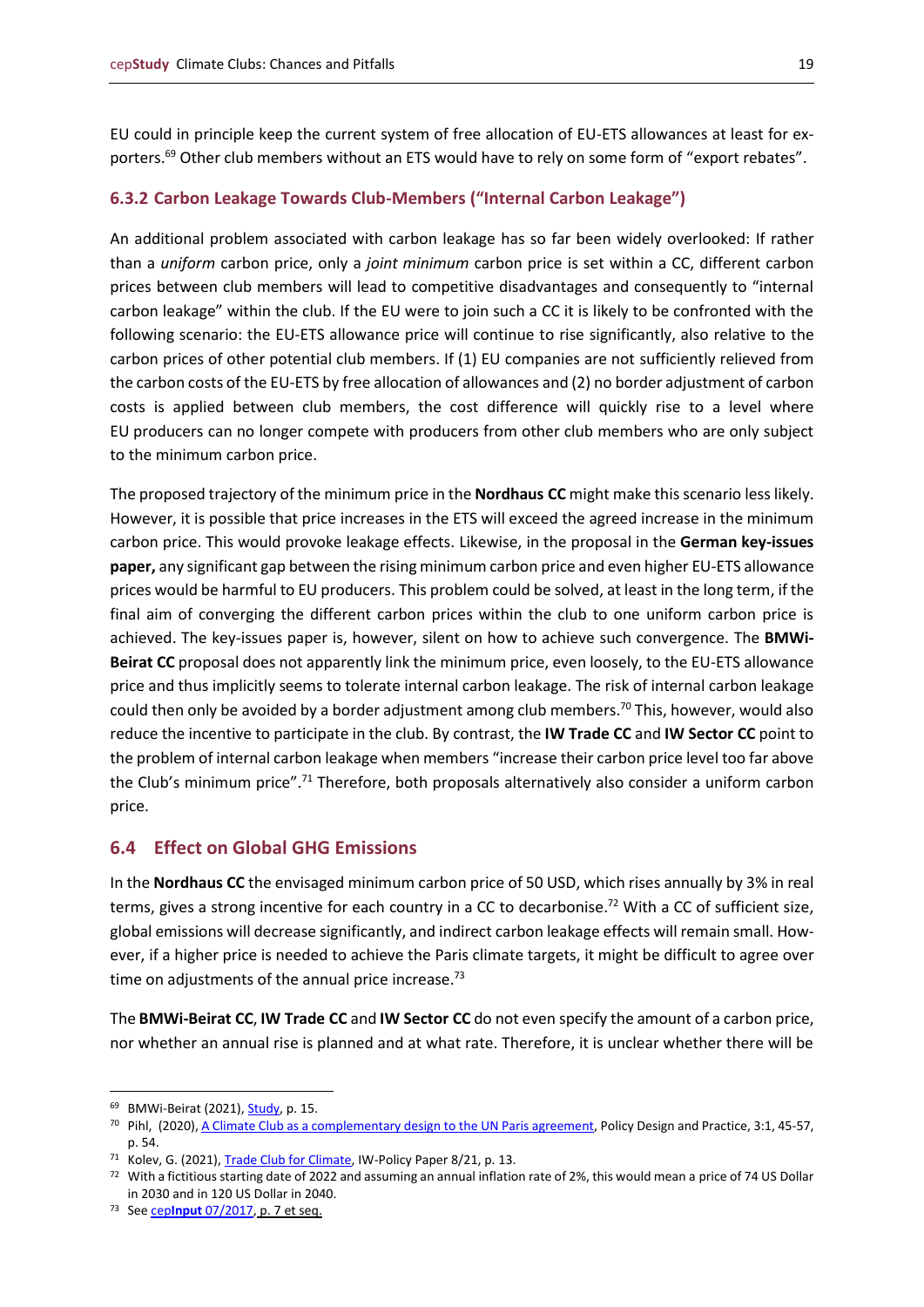substantial reductions of global GHG emissions. In the **IW Sector CC** different sectors might end up being locked into different carbon prices – leading to undesirable substitution effects among raw materials that counteract some of the abatement efforts. The **German key-issues paper** proposes a rising minimum price, but also without specifying its amount and growth rate. If the (minimum) price is substantial and the club is sufficiently large, global emissions will decrease. Over time, however, the price signal will fall under the levels needed to reach the Paris climate targets if the (minimum) price is not adjusted dynamically to a sufficient extent. The **BMWi-Beirat CC** proposal nevertheless seems to be content with a low minimum price as a starting point for global carbon pricing.

Like the **IW Sector CC** does with regard to a specific product, the **IW Trade CC** alternatively also considers negotiating a *uniform* carbon price instead of a *joint minimum* carbon price. In this case, it is even more important to increase the carbon price to adequate levels over time since no country will be able to exceed this price on a voluntary basis, which could be the case with a minimum carbon price.

#### <span id="page-19-0"></span>**6.5 Legal Feasibility and Effects on Trade**

Uniform punitive import tariffs – being the corner stone of the **Nordhaus CC** – are incompatible with the obligation of WTO member states to cut and bind their tariffs on imports [Art. II GATT: "Schedules of Concessions"].<sup>74</sup> Hence, the WTO framework would need to be amended by allowing punitive tariffs on imports. However, it is unrealistic to expect that WTO law could be changed in the foreseeable future in this respect. Therefore, significant risk of trade conflicts persists for the time being, unless all big trading nations join the club from the outset.

In the **BMWi-Beirat CC**, **IW Trade CC** and **IW Sector CC** as well as in the **German key-issues paper** the CBA at the border shares the same legal and trade policy problems as a unilateral CBAM.<sup>75</sup> In order not to breach the WTO requirement of non-discrimination pursuant to the national-treatment principle, a CBA must not be "in excess" of the carbon costs to which "like" products manufactured in the EU are subject. The practical challenges of measuring, determining and comparing the energy consumption and GHG emissions associated with imported and "like" domestic products, however, pose a risk of a CBA being "in excess". Furthermore, the establishment of a CBA involves many pitfalls regarding its compliance with WTO law and is prone to stir up trade conflicts.<sup>76</sup> Furthermore, with the exception of the IW Sector CC the CC models set a minimum carbon price and do not envisage any measures for the prevention of "internal carbon leakage", such as a CBA on imports from other club members. Since in these CCs carbon leakage between club members seems to be tolerated, they might be accused of being a predominantly protectionist rather than an environmental measure. In addition, preferential treatment of trade partners within the **IW Trade CC** with respect to environmental technologies might aggravate "the risks of retorsion and escalating trade conflicts".<sup>77</sup> In general, the different treatment of non-members of the club is prone to provoke fierce trade conflicts. However, in the **IW Sector CC** the risk of retaliation would be minimised as all major producers would be included. The chances of arriving at an agreement may be higher as fewer countries are needed and the effect for each country is smaller since only a specific sector is affected.<sup>78</sup>

<sup>74</sup> WTO, [Schedules of concessions;](https://www.wto.org/english/tratop_e/schedules_e/goods_schedules_e.htm) WTO, [Tariffs: more bindings and closer to zero.](https://www.wto.org/english/thewto_e/whatis_e/tif_e/agrm2_e.htm#con) See cep**[Study](https://www.cep.eu/en/eu-topics/details/cep/cbam-damaging-to-climate-protection-and-eu-export-industries-cepstudy.html)** (2021), CBAM, section 5.2.1.1.1; Stiftung Arbeit und Umwelt (2021), Klimaneutrale Industrie: Mögliche Varianten für einen zukunftsfesten [Carbon-Leakage-Schutz im Vergleich,](https://www.arbeit-umwelt.de/wp-content/uploads/Diskussionspapier_Carbon-Leakage_Schutz_StAU.pdf) p. 27.

<sup>75</sup> See section 3 and cep**[Study](https://www.cep.eu/en/eu-topics/details/cep/cbam-damaging-to-climate-protection-and-eu-export-industries-cepstudy.html)** (2021), CBAM, section 5.

<sup>76</sup> Ibid.

<sup>77</sup> Kolev, G. (2021)[, Trade Club for Climate,](https://www.iwkoeln.de/fileadmin/user_upload/IW-Policy-Paper_TCC_Stand26042021.pdf) IW-Policy Paper 8/21, p. 14.

<sup>78</sup> Ibid.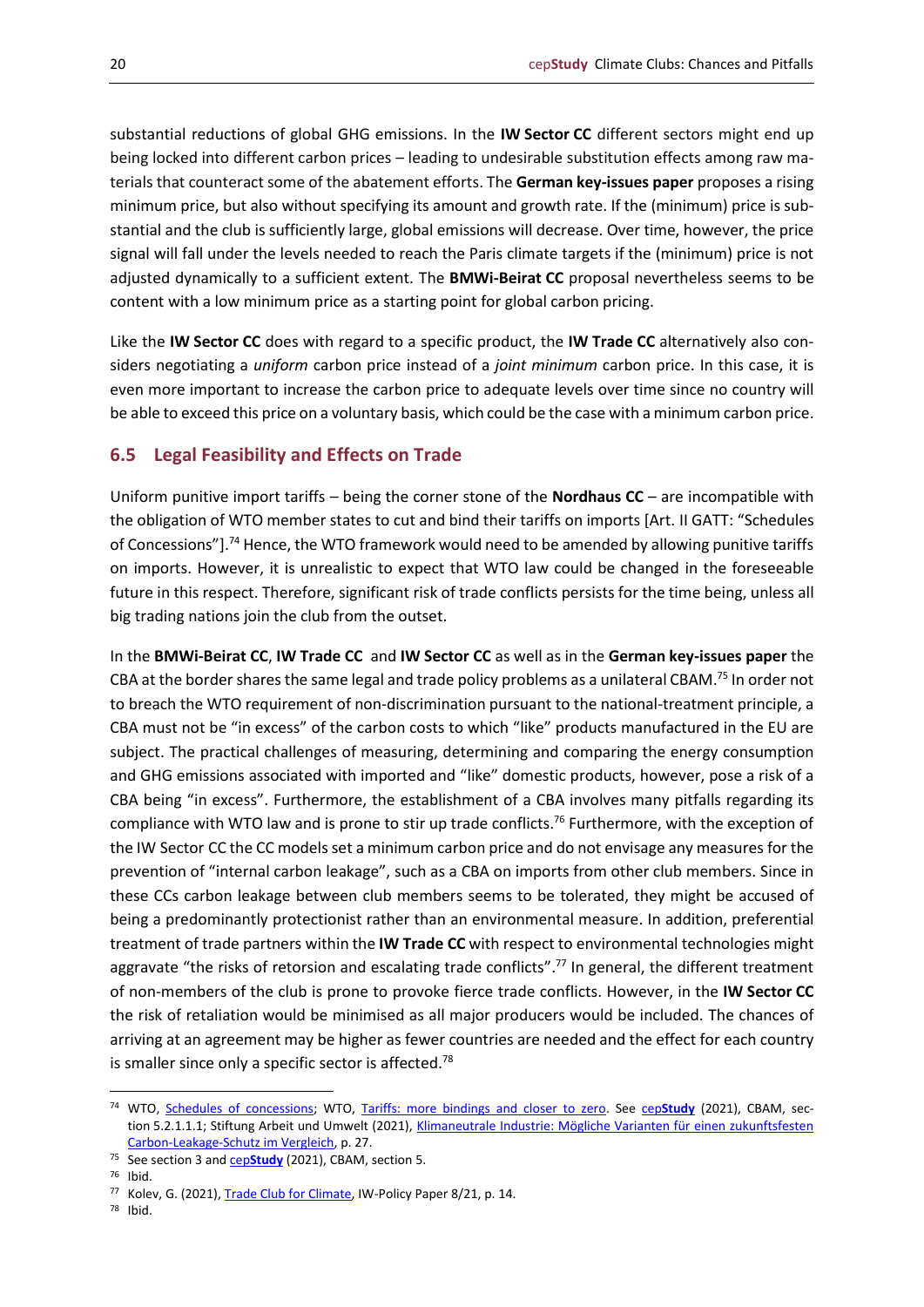#### **Tab. 2: Assessment of Climate Clubs Models**

| <b>CC Model</b>                                     | <b>Common</b><br><b>Ambition</b> | <b>Incentives to</b><br>Join the Club | <b>Carbon</b><br><b>Leakage</b><br><b>Protection</b> | <b>Effect on</b><br><b>Global</b><br><b>GHG Emissions</b> | <b>Legal Feasibility</b><br>&<br><b>Effects on Trade</b> |
|-----------------------------------------------------|----------------------------------|---------------------------------------|------------------------------------------------------|-----------------------------------------------------------|----------------------------------------------------------|
| <b>Nordhaus CC</b><br>(low carbon price)            | $+$                              | $++$                                  |                                                      | $++$                                                      |                                                          |
| <b>Nordhaus CC</b><br>(high carbon price)           | $++$                             | $+$                                   |                                                      | $+$                                                       |                                                          |
| <b>BMWi-Beirat CC</b><br>(only CBA)                 | $\Omega$                         | $+$                                   |                                                      | $+$                                                       | $+$                                                      |
| <b>BMWi-Beirat CC</b><br>(punitive tariffs)         | $\Omega$                         | $+$                                   |                                                      | $+$                                                       |                                                          |
| <b>IW Trade CC</b>                                  | $+$                              | $+$                                   |                                                      | $+$                                                       | $++$                                                     |
| <b>IW Sector CC</b>                                 | $+$<br>(sectoral)                | $++$                                  | $+$<br>(sectoral)                                    | $\Omega$                                                  | $\ddot{}$                                                |
| <b>German Government</b><br><b>Key-Issues Paper</b> | $++$                             | $+$                                   | ς                                                    | $\ddot{}$                                                 | $++$                                                     |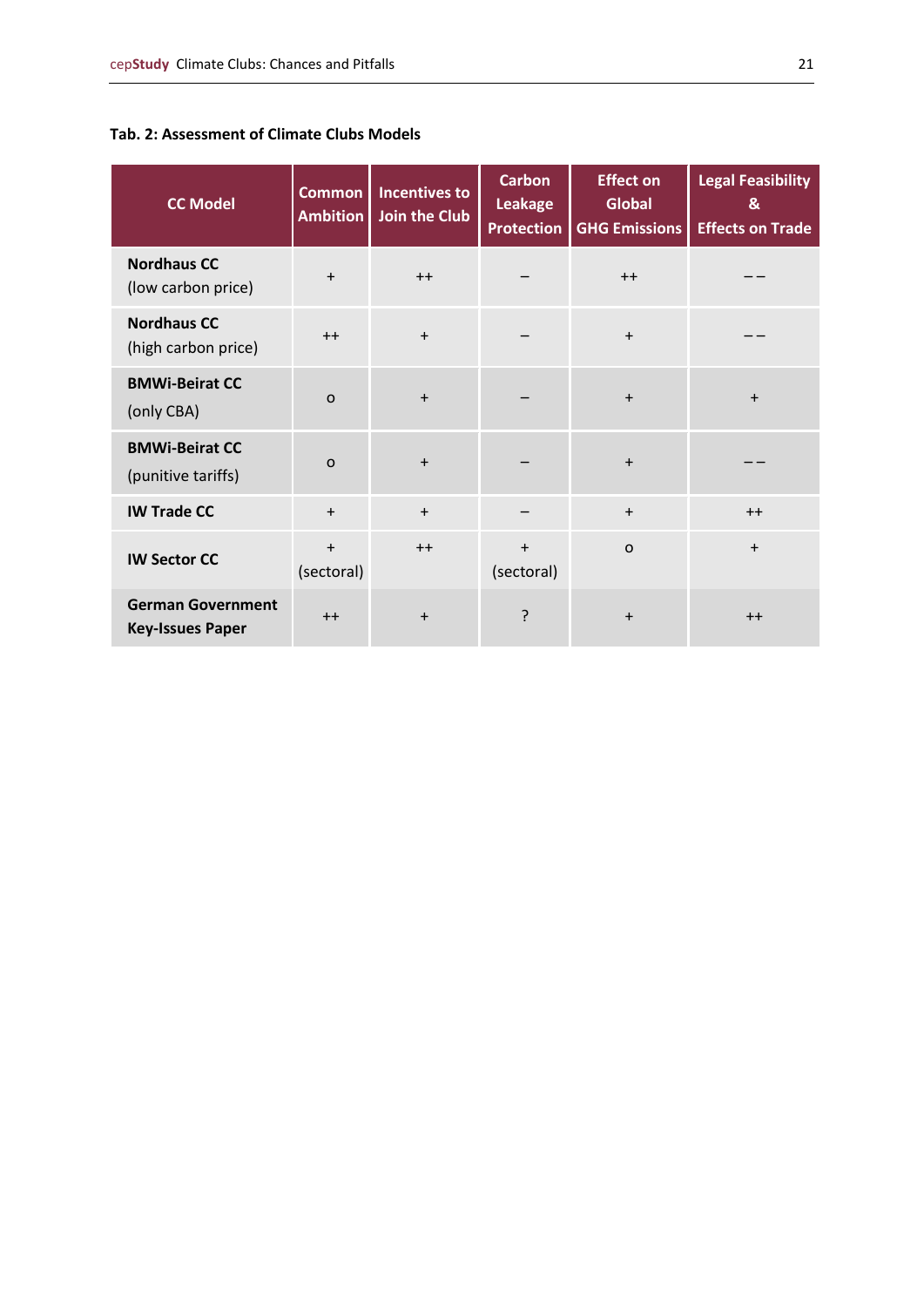# <span id="page-21-0"></span>**7 Carbon Leakage Protection by Club Design**

Due to the various shortcomings of the above proposals and since none of them (a) has a convincing strategy to prevent internal carbon leakage and (b) provides for WTO-compliant external carbon leakage protection for exporters to third countries, this section presents CC proposals that avoid carbon leakage by design: a "carbon leakage-proof CC" (CLP-CC) based on free allocation of ETS allowances and climate taxes (CT) as well as on carbon border adjustments (CBAs) for club members without an ETS and – as a long-term perspective – a CC based on a linkage of the ETSs of the various club members.

# <span id="page-21-1"></span>**7.1 Recommended Club Design: A "Carbon Leakage-Proof" Climate Club**

An adequate CC design must take into account that club members will not achieve a uniform carbon price for the time being and hence internal carbon leakage might prevail among club members. Important potential club members, e.g. the US, are not expected to apply an explicit carbon price generated by a carbon tax or an ETS in the short term. Even if within the CC different climate protection measures are converted into comparable "implicit" carbon prices, the problem remains that countries with an ETS, e.g. the EU, cannot commit to a particular uniform carbon price as the volatile allowance price is not fixed exogenously but generated by the market forces of supply and demand for ETS allowances. Thus, to prevent EU industries from internal carbon leakage, a CC has to bridge the cost gap that arises between a minimum carbon price and a presumably higher EU-ETS allowance price.

The following proposal of a **"carbon leakage-proof CC" (CLP-CC)** could protect companies from internal and external carbon leakage by creating a level playing field for trade in carbon-intensive goods among club members as well as with non-members (see **Fig. 1**):

- **Common Ambition:** Club members are free to choose their preferred measures for the reduction of GHG emissions. Accordingly, the EU can keep its EU-ETS or others can start an ETS – generating an explicit, albeit volatile carbon price for ETS allowances. Other club members – like the US – can apply other measures – generating at least an implicit carbon price. At the core of the CLP-CC is the common ambition of all club members to commit to a *joint minimum* carbon price.
- **Internal and external carbon leakage protection:** With regard to the protection against the risk of internal and external carbon leakage, the common ambition of a joint minimum price requires that the design of a CC takes into account the different policy choices of club members regarding measures for the reduction of GHG emissions:
	- − **Club members that apply an ETS** like the EU are not able to set a fixed carbon price. Moreover, it is very likely that the ETS allowance price will rise above the joint minimum carbon price. Consequently, due to the resulting price difference a competitive disadvantage for products subject to an ETS and a risk of internal carbon leakage within the CC will remain. To create a level playing field for carbon costs, both within the CC and in relation to non-members, the club members applying an ETS are allowed to allocate all ETS-allowances for free, up to a benchmark, that are required to cover the respective GHG emissions to the full extent such that they do not have to bear the carbon costs of the ETS.<sup>79</sup> The **free allocation of allowances** eliminates the risk of both internal and external carbon leakage.

<sup>79</sup> For similar demands see Bonn, M. / Reichert, G. (2018), Climate Protection by way of the EU-ETS, cep**Input** [03\(2018\).](https://www.cep.eu/fileadmin/user_upload/cep.eu/Studien/cepInput_Klimaschutz_durch_das_EU-ETS/cepInput_Climate_Protection_by_way_of_the_EU_ETS.pdf)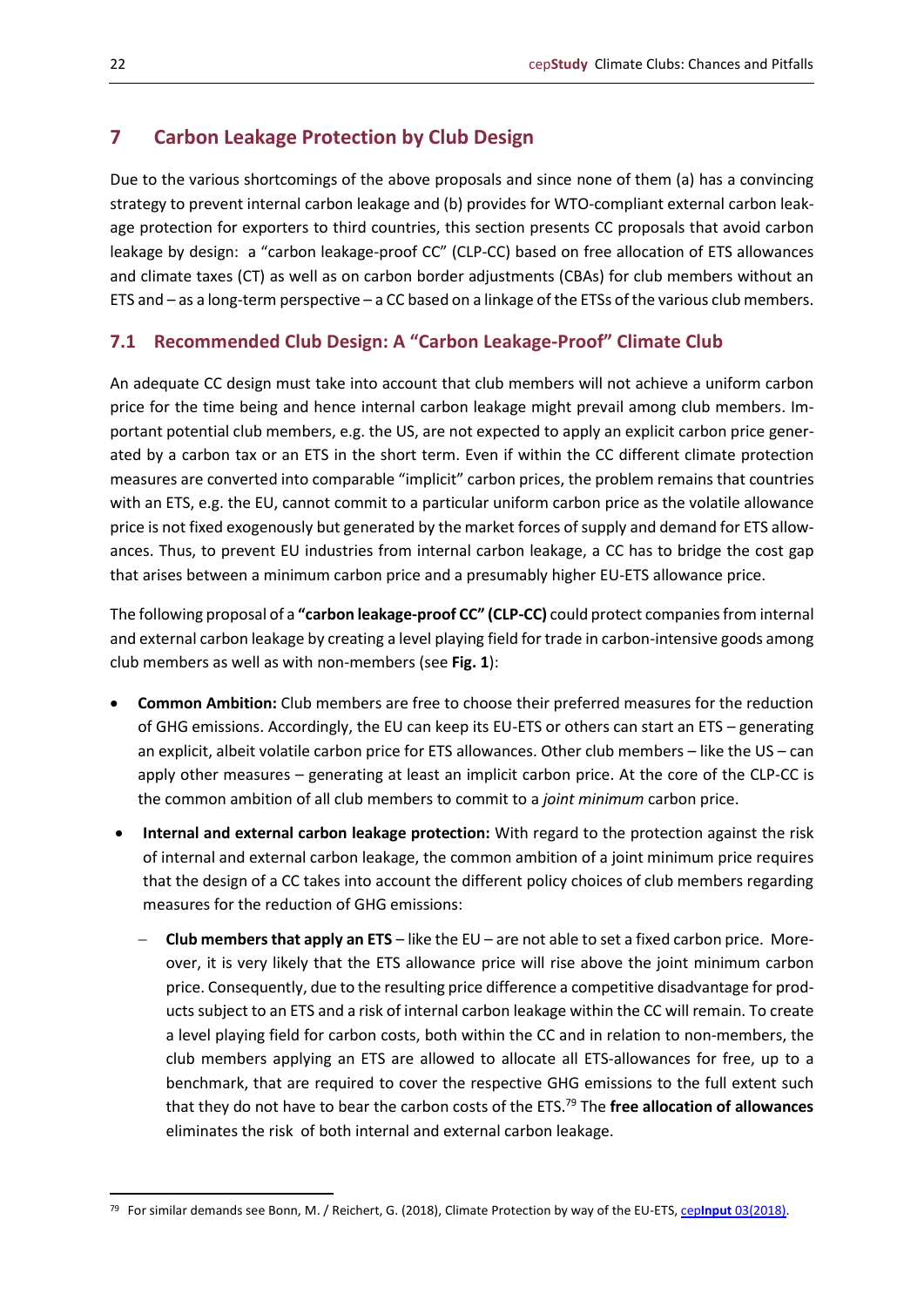- of whether they are produced within the country or imported from either a fellow club member or a non-member. The goods exported from a club member applying an ETS to other club members are not exempted from the CT, thereby implementing the minimum carbon price agreed upon within the CC. However, exports to non-members are exempt from the CT. In combination with the free allocation of ETS allowances, exports to non-members are consequently traded without applying carbon costs ("net of carbon costs"). In this way, the combination of a CT levied on products destined for consumption in the CC and the free allocation of ETS allowances creates a level playing field for carbon costs both in relation to other club members and non-members: Internal carbon leakage is prevented because goods exported to club members only have to bear the carbon costs resulting from the CT which are equal to the minimum price charged everywhere in the club. External carbon leakage is prevented because exports to non-members are exempt from the CT and do not bear any carbon cost.
- − **Club members that do not apply an ETS** like the US are able to set their (explicit or implicit) carbon price equivalent to the *minimum price* agreed upon within the CC, thereby ensuring a level playing field and eliminating the risk of internal carbon leakage in relation to other club members. Consequently, they do not have to establish a CBA with regard to trade within the CC. To eliminate the risk of external carbon leakage, however, they are free, for example, to apply a **CBA** to non-members.
- **Incentive to join the club:** To increase the incentives to join the CLP-CC, **club members can cooperate** on technical assistance relating to the measurement of carbon content and the set-up of a CCT, and on the establishment of joint green labels etc. In addition, other trade-facilitating measures can be adopted: e.g., members might open their public procurement for environmentand climate-friendly products to other club members. In addition to those benefits, one of the main incentives to join any CC lies in the fact that countries lose their competitive advantage of having lower explicit or implicit carbon prices which reduces the opportunity cost of starting with a more ambitions climate policy instead.<sup>80</sup> In the CLP-CC, the **competitive advantage of no-climate action is eliminated through the CTs and CBAs** of the club members that establish a level-playing field.

The main advantage of the **CLP-CC** for the EU – given its ambitious climate targets –, is that even skyrocketing prices for EU-ETS allowances will not lead to carbon leakage problems: A CT combined with the continued free allocation of allowances does not harm the competitiveness of EU industries but enables the EU to share a joint minimum carbon price within the CC for the respective industries. The pass-through of carbon costs to consumers via the CT corresponding to the joint minimum price of the CC establishes a level-playing field with imports from club members. Since exports to other club members also bear the CT, trade within the club takes place at the minimum price – avoiding internal carbon leakage. EU exports to third countries are traded without applying carbon costs ("net of carbon costs") and imports from third countries face the same CT as domestic production exempt of allowance costs by way of their free allocation – avoiding external carbon leakage.

<sup>80</sup> BMWi-Beirat (2021)[, Study,](https://www.bmwi.de/Redaktion/DE/Publikationen/Ministerium/Veroeffentlichung-Wissenschaftlicher-Beirat/gutachten-co2-grenzausgleich.html) p. 18.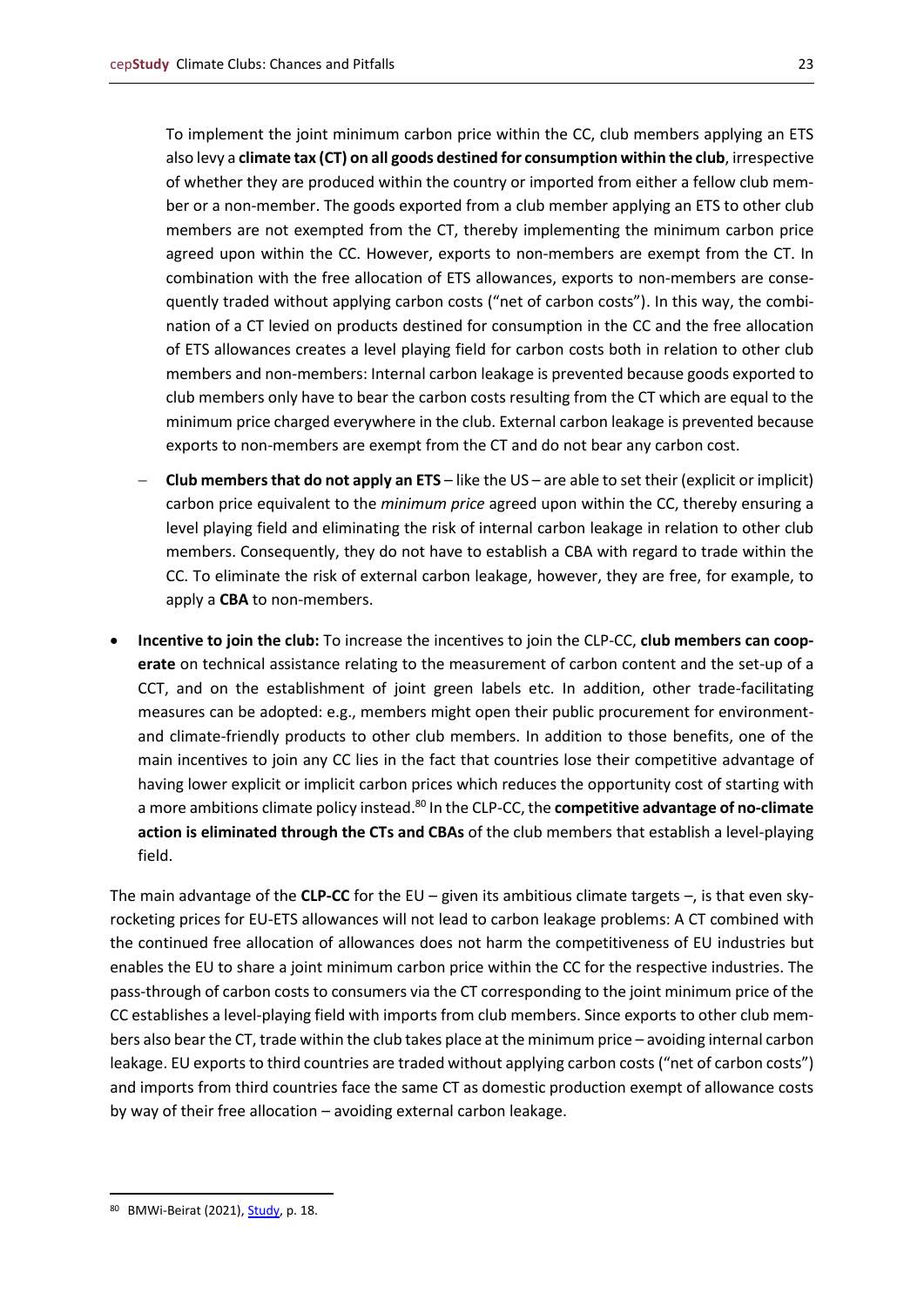

#### **Figure 1: "Carbon Leakage-Proof" Climate Club (CLP-CC)**

Making this **CLP-CC** work for the EU requires that the free allocation of EU-ETS allowances eliminates the entire carbon costs imposed by the EU-ETS for all companies exposed to carbon leakage risk. However, the current regulation ("cross-sectoral correction factor") $81$  or further restrictions as proposed by the EU Commission in the "Fit for 55" legislative package of July 2021 – i.e. through the conditionality on efficiency-enhancing measures<sup>82</sup>, the increased update rate of benchmarks or the final phaseout of allowances by 2035 – all reduce the availability of free allowances.<sup>83</sup> Therefore, these rules have to be changed and the free allocation of allowances has to be extended fully up to a benchmark for all sectors at risk of carbon leakage.<sup>84</sup> This does not mean – as opponents to the free allocation of EU-ETS allowances argue<sup>85</sup> – that exporting industries will have no incentives to decarbonise if they do not have to pay a carbon price. This is because in the EU-ETS they still have the incentive to abate whenever the allowance price exceeds their marginal abatement cost; and by selling their free allowances they are able to finance their abatement measures. Since overall EU industrial production including exports is still subject to the cap the EU-ETS still controls the territorial GHG emissions of the EU industry and energy sectors and EU exports do not escape the abatement efforts of the EU when granted free allowances to avoid carbon leakage. Other club members can use a CBA and export rebates for exports outside the CC to achieve trading "net of carbon costs". Rules for permitted export rebates would have to be agreed within the club especially for club members that do not apply an explicit carbon price, in order to avoid excess export subsidies for exports outside the CC.<sup>86</sup>

To promote the creation of such a CC by multilateral cooperation, the unilateral introduction of a CBAM as proposed by the EU Commission in July 2021<sup>87</sup> should be put on hold. Instead, the EU should solicit supporters for a **CLP-CC** at the international climate negotiations. If no agreement can be reached, the EU should insist internationally on the principle of trading "net of carbon costs" before

86 The club members could also try to change WTO rules such that the minimum price of the CC can be safely rebated to exporters when the rebates are compatible with the common rules of the CC.

<sup>81</sup> See cep**Input** [03/2018,](https://www.cep.eu/eu-themen/details/cep/klimaschutz-durch-das-eu-ets.html) p. 7.

<sup>82</sup> Commission Proposal COM(2021) 551, amended Art. 10a (1).

<sup>83</sup> Ibid., new Art. 10a (2) lit. d.

<sup>84</sup> See Neuhoff, K. et al. (2016).

<sup>85</sup> L'Heudé, W. et al. (2021), A Carbon Border Adjustment Mechanism for the European Union, [Trésor-Economics 280,](https://www.tresor.economie.gouv.fr/Articles/2021/03/23/a-carbon-border-adjustment-mechanism-for-the-european-union) p. 7.

<sup>87</sup> CBAM Proposal COM(2021) 564.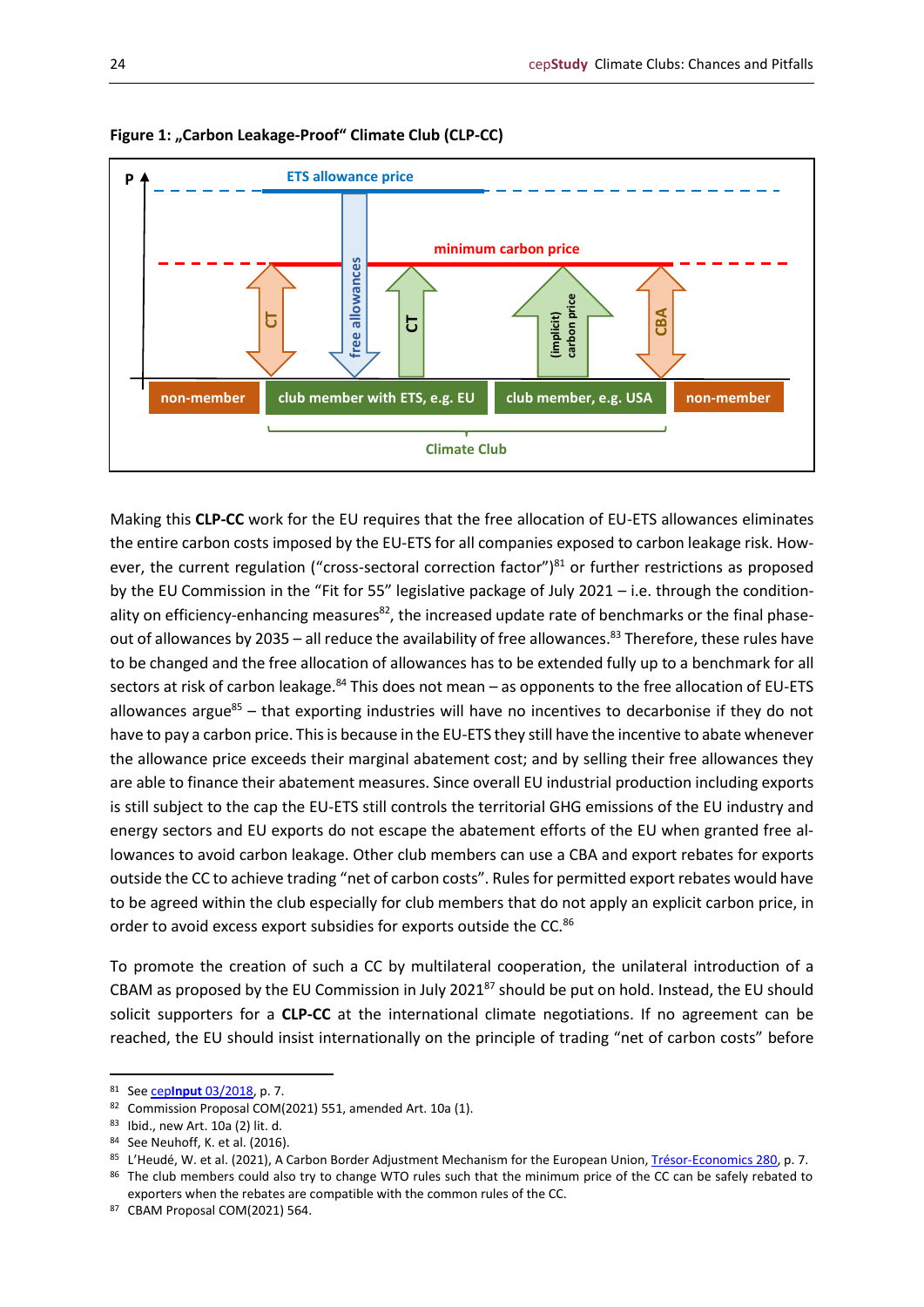the WTO as a basis for international trade to preserve the free allocation of allowances. On this basis, EU industries are protected against carbon leakage and the EU can focus on multilateral cooperation on climate action without risking trade conflicts, e.g. by linking its EU-ETS with the other ETSs.

#### <span id="page-24-0"></span>**7.2 Long-Term Goal: An Emission-Trading-based Climate Club**

A way to gradually realise the currently unattainable first-best solution of a global ETS is through multilateral agreements is – as an intermediate "second-best solution" –to link existing ETSs with each other.<sup>88</sup> Such interlinked ETSs mutually recognise each other's allowances, thereby creating a de facto uniform carbon market with a uniform carbon price for allowances. On this basis, such an **ETS-based CC** could be further extended. The uniform allowance price resulting from the interlinkage of different ETSs creates a level playing field for all industries throughout the club. In addition, there would be direct benefits to club members by the very linkage of their ETSs: on average, lower prices because of more opportunities to decarbonise efficiently; potentially more price stability; increased market liquidity.<sup>89</sup> Furthermore, there are indirect benefits: mutual assistance for the establishment or improvement of ETSs; assistance in the monitoring, reporting and verification of GHG emissions; information exchange; institutional capacity-building; policy coordination.<sup>90</sup>

To protect industries from external carbon leakage into non-members of the **ETS-based CC** any complete carbon border adjustment (CBA) could apply, meaning that imports to the **ETS-based CC** face a carbon price linked to the **ETS-based CC** allowance price while exporters to third countries are exempt from the carbon costs via export rebates or free allowances. Since third countries have no competitive advantage in the **ETS-based CC** market by not charging their industries for carbon costs, they might consider introducing carbon pricing or other GHG mitigation measures themselves, joining the **ETSbased CC** or establishing a CBA for their home market and taking a share of the carbon pricing revenues themselves.

A system of interlinked ETS does not require a new global climate agreement but can be established incrementally within the framework of the UN Paris Climate Agreement<sup>91</sup> through bi- and multilateral agreements. Despite some already existing examples,<sup>92</sup> it is unlikely that in the short term a substantial share of global GHG emissions will be regulated by such a system of linked ETSs. A main reason for this is that a prerequisite for linking ETSs is that a country has sufficient experience with the functioning of its own ETS. Therefore, an **ETS-based CC** will not be achievable in the short and medium term. Nevertheless, an **ETS-based CC** that grows over time is a suitable approach for the gradual establishment of a global ETS in the long term.

<sup>88</sup> See cepinput [07/2017,](https://www.cep.eu/en/eu-topics/details/cep/globalisierung-des-klimaschutzes.html) section 4; Brower, T. L. et al. (2016)[, Carbon Market Clubs and the New Paris Regime,](https://thedocs.worldbank.org/en/doc/323531476453676433-0020022016/original/1700505CarbonMarketClubsWeb.pdf) World Bank Group NCM initiative; Kehoane, N. / Petsonk, A. / Hanafi, A. (2017), [Towards a club of carbon markets,](https://link.springer.com/article/10.1007/s10584-015-1506-z) Climate Change Vol. 144, pp. 81–95; Petsonk, A. / Kehoane, N. / Hanafi, A. (2019)[, Some for All? Carbon Clubs in the context of the Paris](https://envirocenter.yale.edu/sites/default/files/files/CoolHeads_Petsonk.pdf)  [Agreement and the WTO,](https://envirocenter.yale.edu/sites/default/files/files/CoolHeads_Petsonk.pdf) in Esty, D. / Biniaz, S. eds. (2019), Cool Heads in a Warming World Part Two: Proactive Trade Initiatives to Address Climate Change (Yale University 2019).

<sup>89</sup> Kehoane, N. / Petsonk, A. / Hanafi, A. (2017), p. 87 et seq.

<sup>&</sup>lt;sup>90</sup> Ibid, section 4.

<sup>91</sup> UNFCCC, [Paris Agreement of 12](https://unfccc.int/sites/default/files/english_paris_agreement.pdf) December 2015, Art. 6.

<sup>92</sup> See International Carbon Action Partnership (icap)[, Linking.](https://icapcarbonaction.com/en/linking)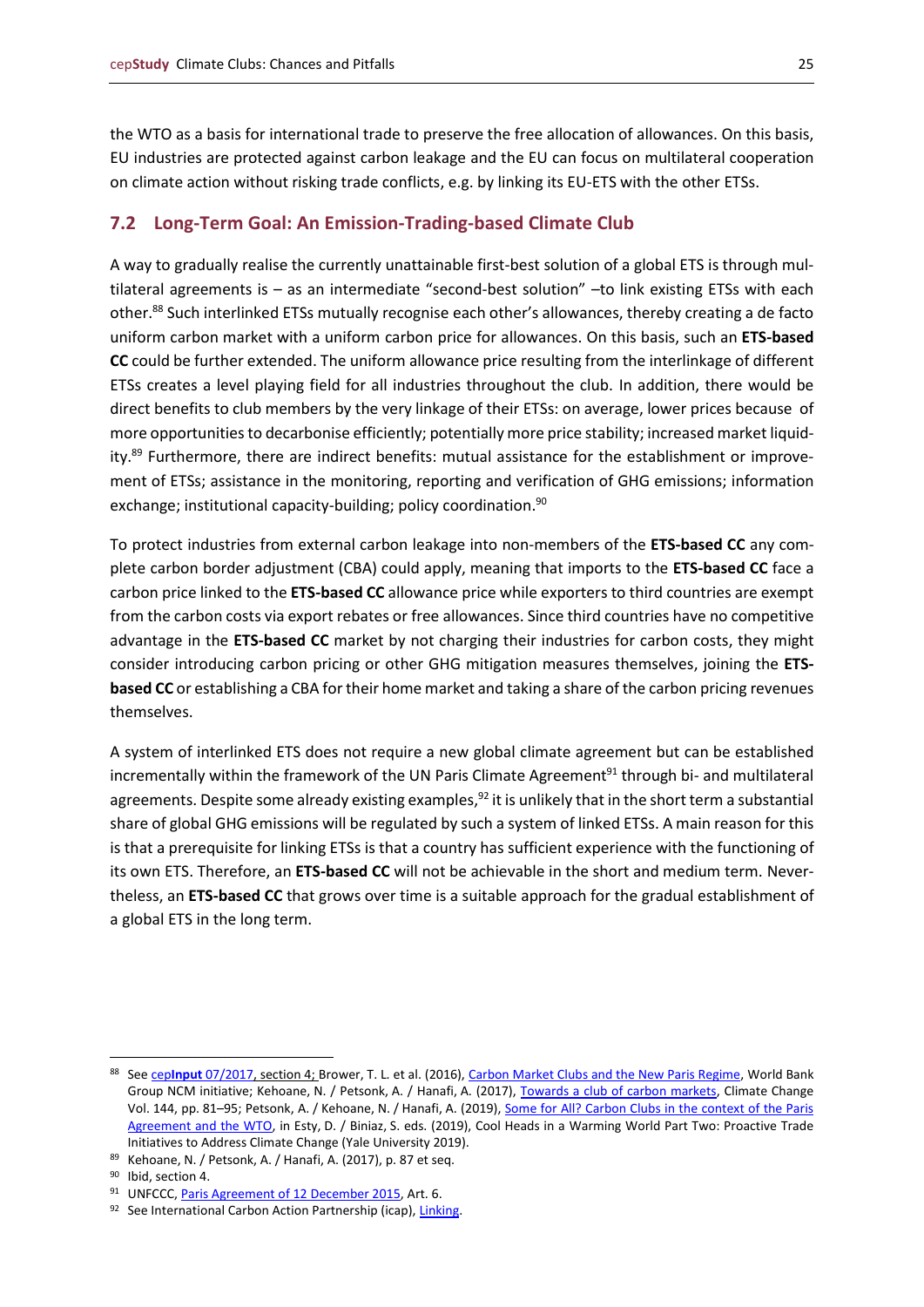# <span id="page-25-0"></span>**8 Conclusion**

Climate change is a global problem which cannot be solved by individual countries. Since truly global climate action is unrealistic for the time being, a pragmatic interim solution could be multilateral cooperation between a significant number of countries, especially those with high GHG emissions, within a multilateral climate club (CC). A CC offers *chances* to reduce GHG emissions more effectively and efficiently. However, the CC models currently discussed suffer from various deficiencies which could increase the risk of carbon leakage. To overcome these potential *pitfalls*, we propose alternative design options for CCs that avoid "carbon-leakage.

#### **Chances offered by a CC:**

- A CC can induce its club members to raise their "Nationally Determined Contribution" (NDC) pursuant to the Paris Agreement to levels that are more in line with the Paris climate targets.
- If large enough, a CC can overcome the "tragedy of the commons" with regard to the global climate (see above section 2).
- In principle, multilateral action in form of a CC can effectively curb global carbon emissions.
- Finally, the multilateral approach to forming a CC can, in principle, be seen as a way to overcome the deficiencies of the proposal of the EU Commission to unilaterally introduce a carbon border adjustment mechanism (CBAM): i.e. the lack of protection from carbon leakage risks for exporters subject to the EU emissions trading system (EU-ETS), the risk of fuelling international trade conflicts, and above all, the limited scope for reducing global GHG emissions.

#### **Pitfalls for CC design options:**

- Multilateral climate action must not harm EU industries: When countries increase their efforts to reduce GHG it is crucial to avoid the transfer of carbon-intensive production along with the corresponding GHG emissions to other countries ("carbon leakage"). To this end it is essential that the specifics of the EU-ETS are taken into account when forming a CC with countries that use other forms of explicit or implicit carbon pricing. In particular, a CC needs to address the fact that the EU-ETS allowance price (a) is set by market forces and can therefore vary significantly over time (b) is supposed to increase considerably as the cap is gradually reduced.
- Many of the proposals currently under discussion on how to form a CC have serious flaws that could raise the risk of serious trade conflicts or carbon leakage within the club and into non-members:
	- − The **Nordhaus CC** which envisages a joint minimum carbon price and punitive tariffs to force countries into the club – contradicts the logic of voluntary contributions under the Paris Agreement and endangers international trade. Only if the minimum price goes up in parallel to the price dynamics of EU-ETS allowances, will internal carbon leakage – i.e. within the club – be prevented. However, in this case the economic incentives to join and stay in the club will be too small unless the punitive tariff is substantially increased, thereby negatively affecting international trade.
	- − The **BMWi-Beirat CC** which envisages a joint minimum carbon price and a joint CBA at the border to non-members, potentially augmented by punitive tariffs, and no CBA among club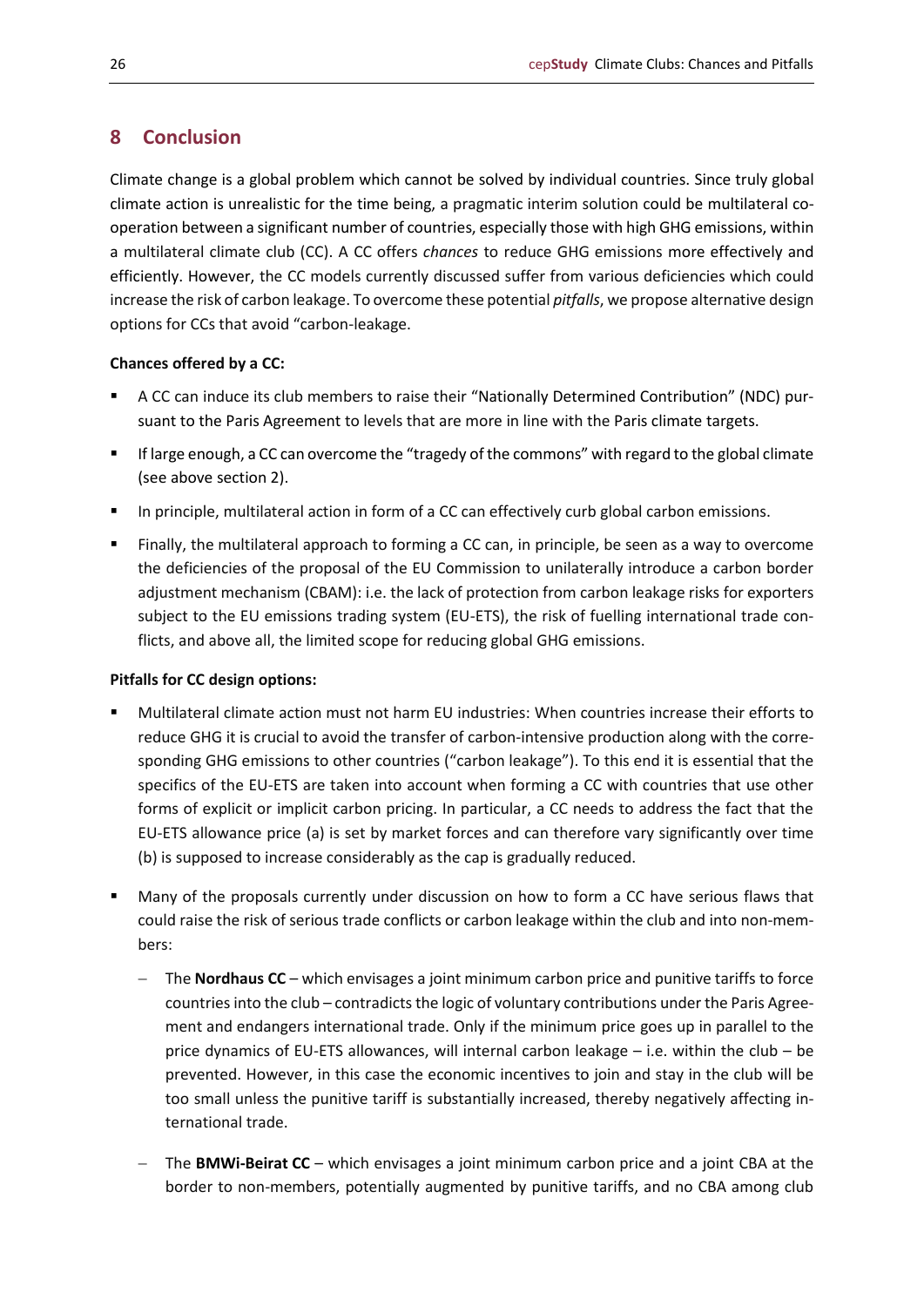members – leads to internal carbon leakage within the club when the price of EU-ETS allowances is higher than the joint minimum price. For the carbon leakage protection of exporters, export rebates are crucial – which might be challenged before the WTO.

- − The **IW Trade CC** which, like the BMWi-Beirat CC, envisages a joint minimum carbon price and a joint CBA at the border to non-members, but adds trade-facilitating measures instead of punitive tariffs as a way to increase the incentive to join – has the same carbon leakage problems as the BMWi-Beirat CC. Since the proposal is partly based on preferential trade treatments it might also provoke trade conflicts. Internal carbon leakage within the club is only avoided if a uniform carbon price is agreed on.
- − In the **IW Sector CC** which envisages a uniform carbon price for a specific carbon-intensive Product – no carbon leakage problems occur within the participating sector. However, different sectors might end up being locked into different carbon prices – leading to undesirable substitution effects among raw materials. Because of the restricted coverage it can only serve as an intermediate step.
- − Overall, CCs are unlikely to create sufficiently purely economic incentives for many countries to join, especially at high carbon prices. Therefore, a clear political will is necessary to overcome short-sighted economic self-interest in favor of the long-term goal of a more effective and efficient reduction in GHG emissions for the benefit of all countries. This can be best achieved in cooperation by a CC which establishes cross-border carbon pricing, and which is "carbon leakage-proof" by design.

#### **"Carbon leakage-proof" Climate Club (CLP-CC):**

- − A **CLP-CC** establishes a joint minimum price but no joint carbon border adjustment (CBA) towards non-members.
	- Only club members without an ETS use a coordinated CBA for imports from non-members to establish an equal treatment of imports and like domestic goods. For exports to non-members they may apply export rebates according to rules agreed upon in the CC.
	- − Club members relying on an ETS, instead, provide free allowances for industries at risk of carbon leakage and charge a climate tax (CT) on domestically produced or imported goods destined for consumption within the club at the level of the minimum price. Only exports to nonmembers are exempt from the CT. The CT provides a level playing field within the club, and for imports from non-members, while the trade "net of carbon costs", through the granting of free allowances and exemption from the CT provides exports with a level playing field on nonmember markets.
- − Alternatively, an **ETS-based CC** by linkages of ETSs effectively reduces GHG emissions and prevents carbon leakage via a uniform carbon price. Unfortunately, it is not feasible in the short-term as it requires the establishment of emission trading systems in all major GHG emitting countries and sectors. However, it is worth striving for in the long term.